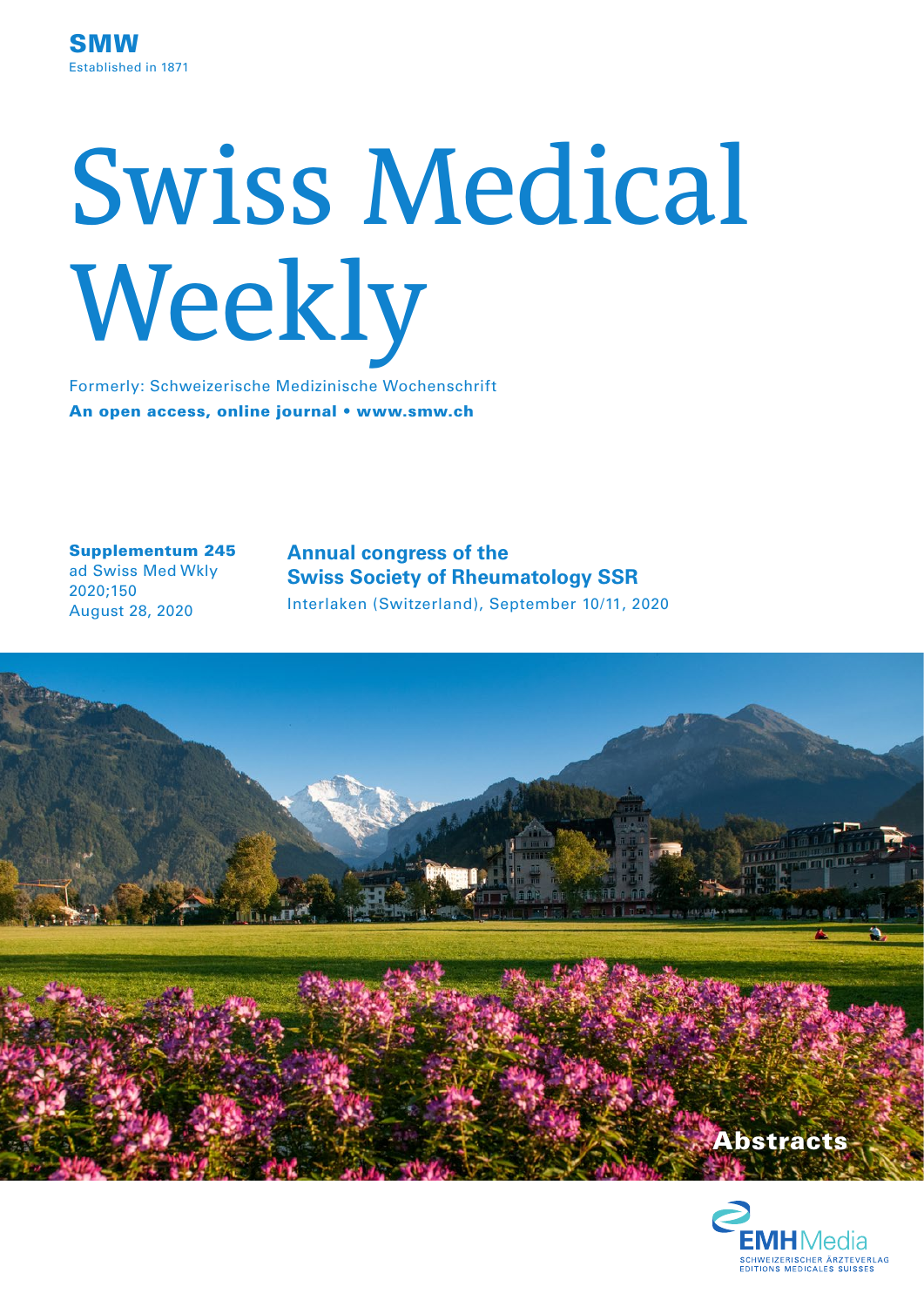# **ANNUAL CONGRESS**

# **OF THE SWISS SOCIETY OF RHEUMATOLOGY**

INTERLAKEN (SWITZERLAND), SEPTEMBER 10-11, 2020

# **TABLE OF CONTENTS**

- 2 S OP 1 OP 3: Oral presentations
- 3 S C1 ‒ C6: Cases
- 5 S P 1 ‒ P 34: Posters
- 16 S Index of first authors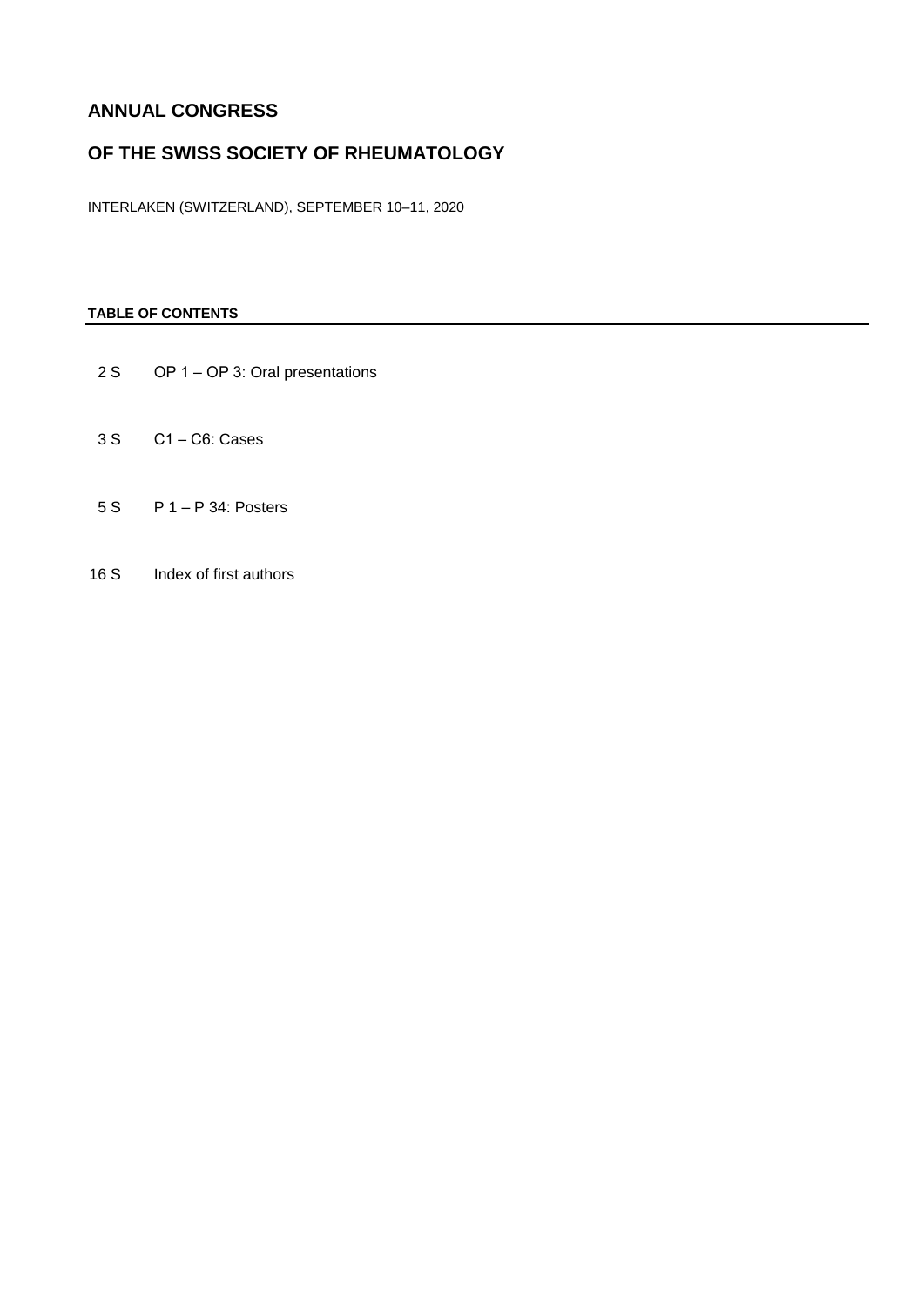### **ORAL PRESENTATIONS**

### **OP 1**

### **Incidence of COVID-19 in patients treated with infliximab compared to patients treated with rituximab**

Melong Pianta Cathy Mireille<sup>1</sup>, Lauper Kim<sup>1,2</sup>, Courvoisier Delphine<sup>1</sup>, Cunningham Tim<sup>3</sup>, Allali Danièle<sup>4</sup>, Finckh Axel<sup>1</sup>

*1Division of rheumatology, Geneva University Hospitals,Geneva,Switzerland;* 

*2University of Manchester, Manchester Academic Health Science Centre; 3Private practice, Geneva, Switzerland; 4 Division of Immunology, Geneva University Hospitals,Geneva,Switzerland*

**Background:** The prevalence of anti-SARS-CoV-2 IgG antibodies in the Geneva population was estimated at 9.7% end of April 2020.Immunosuppressed patients may be at increased risk of developing severe forms of COVID-19. It is unknown whether the increasing risk is due to immunemediated diseases by themselves or to specific immunosuppressive therapies. We postulated that long-lasting cell-depleting therapies may increase the risk of severe COVID-19 more than targeted anti-cytokine therapies.

**Objectives:** To determine whether patients treated with rituximab (RTX) have more severe forms of COVID-19 compared to patients treated with anti-cytokine therapies, such as infliximab (IFX).

**Methods:** We included all patients who received infliximab or rituximab at the Rheumatology Division of the Geneva University Hospitals between January 1 and February 28,2020. We called each patient and administrated a questionnaire with predefined questions on COVID-19 symptoms and COVID-19 diagnosis occurring between 01.03.2020 and the 15.05.2020, which represents the first wave of the COVID 19 pandemic in Switzerland.We compared baseline characteristics using descriptive statistics.

**Results:** During the study period, 86 patients received either rituximab  $(RTX, n = 31)$  or infliximab (IFX,  $n = 55$ ). We were able to retrieve complete COVID-19 information from 77 (90%) patients. Baseline characteristics in the two groups were balanced, but for significant differences in the underlying diagnoses (more RA with RTX and more spondyloarthritis (SpA) with IFX). Overall, 12(16%) patients have reported symptoms of plausible COVID-19;  $9(18%)$  on IFX and  $3(12%)$  on RTX( $p = 0.74$ ). Only one patient suffered from a severe evolution( death) after a nasopharyngeal Swab PCR confirmed SARS-COV-2 infection, 6 weeks after receiving RTX. During this first wave of COVID-19 epidemic, the incidence rate of plausible COVID-19 was 2.7 (95% CI: 1.4-5.4) cases/1000 patientsdays on IFX, compared to 1.61 (0.53-4.93) cases/1000 patients-days on RTX,a similar rate( Crude  $p = 0.43$ , ajusted  $P = 0.15$ ). The incidence rate of severe COVID-19 was null on IFX compared to 0.52 (0.07-3.68) cases/1000 patients-days on RTX.

**Conclusion:** The incidence and prevalence of COVID-19 was similar in both group;however further research is needed to evaluate a potentially increased risk for severe evolution of COVID-19 on RTX,as suggested in our sample. The study is ongoing, with an analysis of a broader patient sample.

### **OP 2**

### **Co-medication with a conventional synthetic DMARD in patients with axial spondylarthritis is associated with improved retention of TNF inhibitors: results from the EuroSpA collaboration.**

Nissen MJ<sup>1</sup>, Delcoigne B<sup>1</sup>, Di Giuseppe D<sup>1</sup>, Jacobsson L<sup>1</sup>, Fagerli K<sup>1</sup>, *Gitte Loft A<sup>1</sup>, Ciurea A<sup>1</sup>, Nordström D<sup>1</sup>, Rotar Z<sup>1</sup>, Iannone F<sup>1</sup>, Santos MJ<sup>1</sup>, Pombo-Suarez M1 , Gudbjornsson B1 , Mann H1 , Akkoc N1 , Codreanu C1 ,*  van der Horst-Bruinsma I<sup>1</sup>, Michelsen B<sup>1</sup>, Macfarlane G<sup>1</sup>, Lund Hetland *M*<sup>1</sup>, Tomši? *M*<sup>1</sup>, Moller B<sup>1</sup>, Avila-Ribeiro P<sup>1</sup>, Sanchez-Piedra C<sup>1</sup>, Relas *H*<sup>1</sup>, Geirsson AJ<sup>1</sup>, Nekvindova L<sup>1</sup>, Yildirim Cetin G<sup>1</sup>, Ionescu R<sup>1</sup>, Askling *Y1 , Glintborg B1 , Lindström U1*

*1 EuroSpA Research Collaboration, on behalf of DANBIO (Denmark), ARTIS (Sweden), SCQM (Switzerland), NOR-DMARD (Norway), ATTRA (Czech Republic), Reuma.pt (Portugal), BIOBADASER (Spain), ROB-FIN (Finland), biorx.si (Slovenia), ICEBIO (Iceland), TURKBIO (Turkey), RRBR (Romania), ARC (Netherlands), BSRBR-AS (United Kingdom), GISEA (Italy).*

**Background:** Patients with axSpA treated with a tumour necrosis factor inhibitor (TNFi) may receive a concomitant conventional synthetic disease-modifying anti-rheumatic drug (csDMARD), although the value of combination therapy remains unclear.

**Objectives:** Describe the proportion and phenotype of patients with axSpA initiating their first TNFi as monotherapy compared to TNFi+csDMARD combination therapy, and to compare the one-year TNFi retention between the two groups.

**Methods:** Data from 13 European registries was collected. Two exposure treatment groups were defined: TNFi monotherapy at baseline, and TNFi+csDMARD combination therapy. One year TNFi retention rates were assessed with Kaplan-Meier curves for each country and combined. Hazard ratios (HR, 95% CI) for discontinuing the TNFi were obtained with Cox models: (i) crude; adjusted for (ii) country, and (iii) country, sex, age, calendar year, disease duration and BASDAI. Participating countries were dichotomized into two strata, depending on their 1 year retention rate being above (stratum A) or below (stratum B) the average retention rate across all countries.

**Results:** 22,196 axSpA patients were included with 34% on TNFi+csDMARD combination therapy. Baseline characteristics are presented in table 1. Overall, the crude TNFi retention rate was marginally longer in the combination therapy group (80% (79-81%)) compared to the monotherapy group (78% (77-79%)) and this was primarily driven by differences in country stratum B (fig. 1). TNFi retention rates varied significantly across countries (range:-11.0% to +11.3%), with a clear distinction between the 2 country strata. The HRs for discontinuation over 12 months (reference = TNFi monotherapy) in the 3 models were: (i) 0.88 (0.82-0.93), (ii) 0.87 (0.82-0.92), (iii) 0.88 (0.82-0.93).

**Conclusions:** Considerable differences were observed across countries in the use of combination therapy and TNFi retention. The overall 1-year treatment retention was higher with csDMARD co-therapy compared to TNFi monotherapy. In all Cox analyses, TNFi monotherapy had a 12- 13% higher risk of treatment discontinuation.

### **OP 3**

### **Markers of extracellular markers turnover are altered in patients with very early systemic sclerosis**

Dobrota Rucsandra<sup>1</sup>, Jordan Suzana<sup>1</sup>, Juhl Pernille<sup>2</sup>, Maurer Britta<sup>1</sup>, Becker Mike<sup>1</sup>, Mihai Carmen Marina<sup>1</sup>, Bay Jensen Anne-Christine<sup>2</sup>, Karsdal Morten<sup>2</sup>, Siebuhr Anne Sofie<sup>2</sup>, Distler Oliver<sup>1</sup>

*1University Hospital Zurich, Department of Rheumatology, Zurich, Switzerland; 2Nordic Bioscience, Herlev, Denmark*

**Introduction:** The very early diagnosis of patients with systemic sclerosis (veSSc) is important for a personalized follow-up and optimal timing of treatment. In this study, we hypothesise that changes in extracellular matrix (ECM) turnover, measured by ECM-degradation and formation markers are present very early in SSc, before clinical fibrosis occurs. We investigated serum-based ECM turnover markers as potential diagnostic biomarkers for veSSc.

**Material and methods:** Patients with veSSc, defined as presence of Raynaud's syndrome and at least one of the following: puffy fingers, positive antinuclear antibodies or pathological nailfold capillaroscopy, without meeting any classification criteria for SSc, were included, and compared to healthy controls (HC,  $n = 29$ ). Data and sera collection were conducted by EUSTAR/VEDOSS standards. ECM-degradation (BGM, C3M, C4M, C6M) and -formation markers (PRO-C3, PRO-C4, PRO-C5) were measured in serum using ELISA-based assays. The statistical analyses included Mann-Whitney U, Spearman correlation and ROC analysis.

**Results:** Compared to HC, veSSc patients had higher levels of degradation markers of type III and IV collagens (C3M, C4M, both p <0.0001) and of formation marker of type III collagen (PRO-C3,  $p = 0.001$ ) with an overall lower turnover of type III and IV collagen (PRO-C3/C3M, PRO-C4/C4M, both p <0.0001). Higher levels of the biglycan degradation marker BGM ( $p = 0.005$ ) and lower levels of the type VI collagen degradation marker C6M ( $p = 0.004$ ) were observed in veSSc. In ROC analysis, markers of type III and IV collagen turnover could distinguish between veSSc and HC: C3M, AUC = 0.95, p <0.0001; C4M, AUC = 0.97, p <0.0001; PRO-C3/C3M, AUC = 0.80, p <0.0001; PRO-C4/C4M, AUC  $= 0.96$ ; p < 0.0001.

**Conclusion:** ECM turnover is altered in veSSc patients compared to HC. Biomarkers of type III and IV collagens could distinguish between veSSc patients and HC, which may indicate that these markers are potential diagnostic biomarkers complement clinical and immunological veSSc criteria to assess risk of developing fibrosis related to SSc.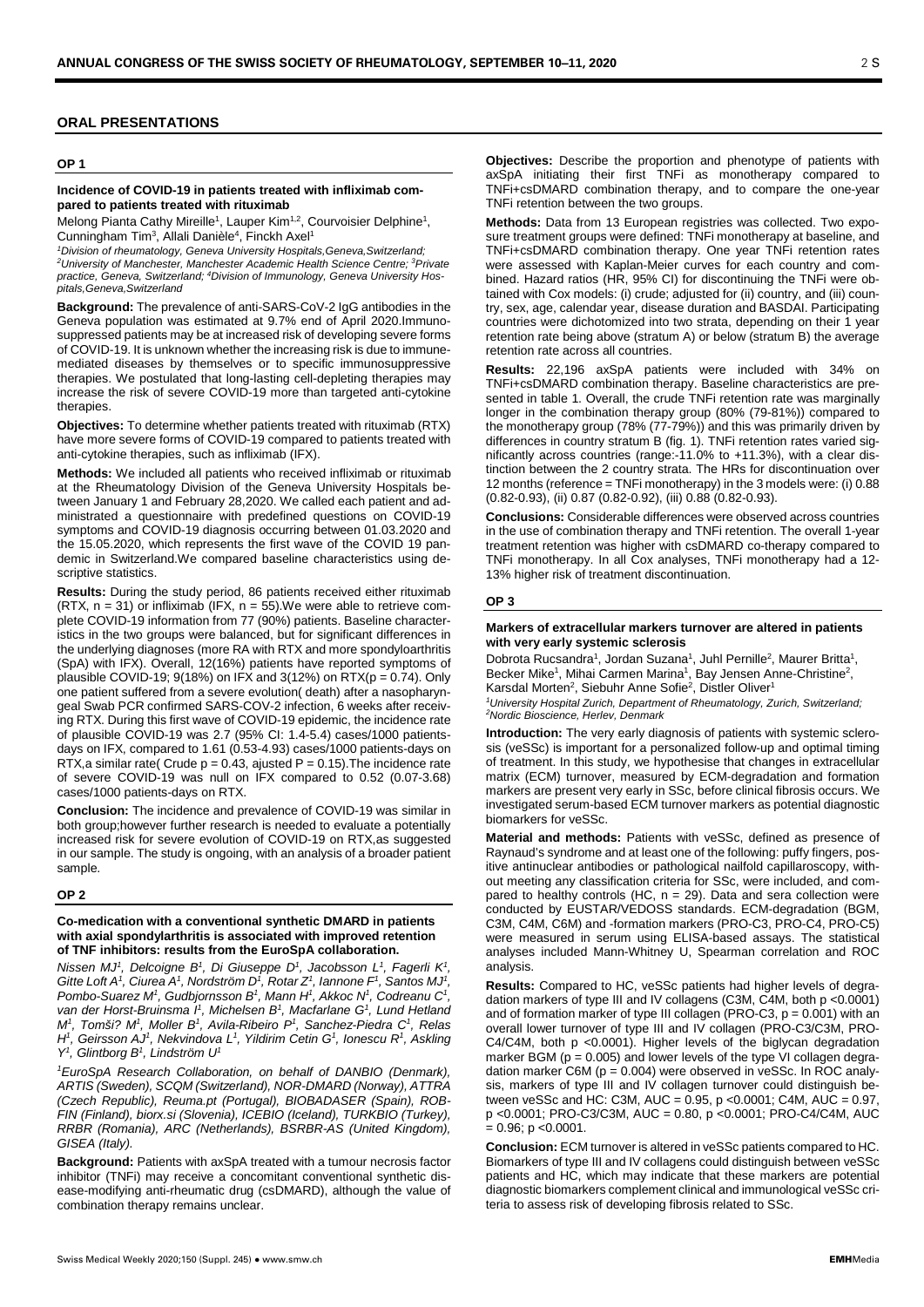### **CASES**

### **C 1**

### **A Case Of Not Anymore "Cryptogenic" Organizing Pneumonia.**

Folly A<sup>1</sup>, Baumann Benvenuti F<sup>1</sup>, Dudler J<sup>1</sup>

*1Rheumatology Clinic, HFR Fribourg, Switzerland*

**Background:** Organizing pneumonia (OP) is a rare inflammatory and fibroproliferative process affecting the lungs with a clinicoradiological picture associating constitutional and pulmonary symptoms with alveolar opacities. Recovery is usually fast, complete and without sequelae, either naturally or after corticosteroid treatment. The majority of cases are cryptogenic (COP), but secondary organizing pneumonia (SOP) can occur, mainly related to drugs, infections and autoimmune diseases, in particular rheumatoid arthritis and myositis.

**Case presentation:** A 39-year-old Moroccan female patient presented in April 2019 in another hospital with an episode of cough, fever and basithoracic pain associated with systemic inflammation, radiographic left lung infiltrate and pleural effusion. All microbiological studies remained sterile and response to various antibiotics was poor. CT scan demonstrated a massive infiltrate of the left lower lobe and the final diagnosis of COP was made based on the bronchoalveolar lavage and the good response to corticosteroids, in the absence of obvious etiology. In October 2019, just after corticosteroids' discontinuation, the patient developed inflammatory axial pain and peripheral polyarthralgia, fatigue and night sweating. She also mentioned cutaneous photosensibility and familial history of Crohn's disease. Acute phase reactants were again elevated, and MRI of the spine and sacroiliac joints demonstrated multiple enthesitis and signs of bilateral sacroiliitis. HLA-B27 was negative. She then developed successively oligoarthritis, fever, diarrhea and abdominal pain, as well as conjunctivitis, conjunctivitis that retrospectively were recurrent for many years. She also presented new oral aphthous ulcers, genital lesions, and a pathergy phenomenon. HLA-B51 was negative and the chest radiograph was now unremarkable. Fecal calprotectine was strongly elevated and endoscopic exams revealed an ulcerative pancolitis and esophageal ulcers. The diagnosis of Behçet's disease was finally made over Crohn's disease with spondyloarthritis. Initial response to high dose corticotherapy prescribed by the gastroenterologist was good, and the evolution excellent with adalimumab.

**Conclusion:** This case demonstrates a rare association of OP with Behçet's disease. It also shows that even if OP is often cryptogenic and its course usually rapidly favorable, it can also be the initial mode of presentation of an autoimmune disease.

### **C 2**

### **Idiopathic Granulomatous Mastitis Successfully Treated With Leflunomide : A Case Report.**

Folly A<sup>1</sup>, Baumann Benvenuti F<sup>1</sup>, Dudler J<sup>1</sup>

*1Rheumatology Clinic, HFR Fribourg, Switzerland*

**Background:** Idiopathic granulomatous mastitis (IGM) is a rare, benign, chronic inflammatory breast disease of unknown origin. It mimics abscess or breast cancer, and primarily affects young and childbearing women, often with a history of breastfeeding and originated from Middle East, Hispanic, Mediterranean and Asian countries. Due to the rarity of the condition, diagnosis and treatment remain a challenge.

**Case presentation:** A 35-year-old female Afghan patient, with a pertinent medical history of three pregnancies (all breastfed) and one lactation-related mastitis, presented with multiple inflammatory painful masses of her right breast, complicated by two ulcerations and fistulae with serosanguineous discharge and an axillary adenopathy. Except for chronic fatigue, the rest of history and examination was not contributive. Several courses of empiric and systemic antibiotics were ineffective. Cultures of the discharge fluid was sterile. A first biopsy mentioned an abscessed cystic lesion. MRI study demonstrated multiple enhancing lesions and an axillary adenopathy. New biopsies highlighted fibro-inflammatory changes with non-caseating granuloma and giant cells, and a reactive lymph node. All microbiological analyses performed (cultures, Gram, Ziehl-Neelsen, PAS and Grocott stains, mycobacterial PCR) were negative. Blood tests showed no systemic inflammation, normal ACE and lysozyme, negative IGRA, ANCA and ANA tests. Chest radiograph was normal. Despite high-dose corticosteroids for an IGM diagnosis, alone and in combination with methotrexate and hydroxychloroquine, disease control was unsatisfactory. However, switch to leflunomide

greatly improved disease control with an almost total recovery and remission to date.

**Conclusion:** IGM is an uncommon inflammatory disease with mostly a protracted course and a high impact on quality of life in a generally young patient population. This condition remains a challenge both in terms of diagnosis and treatment. If high dose corticosteroids and methotrexate are common recommended treatment options with surgery, our case demonstrated significant response to leflunomide. This could be an interesting option when corticosteroids with or without methotrexate failed, allowing avoidance of surgery with unaesthetic and uncertain results.

### **C 3**

### **"Rigid" lower back pain: a case of Stiff Person Syndrome**

Verdon Aurore<sup>1</sup>, Genevay Stéphane<sup>1</sup>

<sup>1</sup> Rheumatology Service/Medicine Specialties Department/University Hospitals of *Geneva/Switzerland*

**Case description:** A 61-year-old woman known for Hashimoto thyroiditis was referred to our rheumatology department for non-specific low back pain (LBP). Truncal rigidity, progressive scoliosis, severe hyperlordosis persisting during trunk flexion, and episodic muscle spasms elicited by physical or emotional stress were keystone symptoms and signs. Besides, an electromyogram had shown constant lumbar paraspinal muscular activity. This presentation suggests the diagnosis of Stiff Person Syndrome (SPS), a rare auto-immune disease linked to anti-glutamic acid decarboxylase antibodies (anti-GAD). High-level of anti-GAD confirmed the diagnosis and a favourable evolution was noted with diazepam 3x2 mg/j.

**Physiopathology and diagnosis:** Anti-GAD are marker of SPS, but are also present in a few other neurological diseases. Physiopathology hypothesis suggests modulation of the neurotransmitter GABA enhancing spinal motor neurons hyperexcitability and unintentional co-contractions of agonist and antagonist muscles. Association with auto-immune disorders is known. Variants can present as stiff limb, or paraneoplasic syndromes. Differential diagnosis includes non-specific LBP, spondyloarthropathy and extrapyramidal diseases. No definite consensus on diagnostic criteria has been defined; a combination of clinical presentation (axial/limbs muscular rigidity, spasms), electromyogram (co-contraction of agonist and antagonist muscles), positive anti-GAD and test treatment with diazepam contributes to diagnosis.

**Treatment and prognosis:** LBP and disability due to limited movement cause gait difficulties and falls. A recently published series reported a poor prognosis, as 80% lost the ability to walk independently on an 8 years follow up. Diazepam is the first line empirical treatment along with physiotherapy. Other agonist (eg. baclofen) or antiepileptic drugs are also proposed. In case of resistance to symptomatic therapies, immune modulating treatments are recommended. IVIG has the best evidence with a small positive randomized controlled trial. A few case series of Rituximab and plasma exchange reported rather disappointing results.

**Conclusion:** SPS is a rare and challenging diagnosis in patient presenting with chronic LBP. Classic red flags fail to provide clinical clues to the diagnosis, however recurrent spasm elicited by stress and hyperlordosis should alert rheumatologists. Recognition of this disease is of paramount importance to guide treatment approach.

**References aside**

### **C 4**

### **Whipple's oligoarthritis in an Eritrean woman: a case-report**

Benillouche Eva<sup>1</sup>, Pieren Amara<sup>1</sup>, Clerc Olivier<sup>2</sup>, Brulhart Laure<sup>1</sup>

*1 Department of Rheumatology, Réseau Hospitalier Neuchâtelois, La Chaux-de-Fonds, Suisse; 2Department of Internal Medecine and Infectious Disease, Réseau Hospitalier Neuchâtelois, La Chaux-de-Fonds, Suisse*

Whipple's disease (WD) is linked to a chronic infection caused by Tropheryma whipplei, a digestive bacterium. Asymptomatic carriage is estimated between 1 and 11% in Europe. The typical patient is a middleaged Caucasian man presenting with weight loss and diarrhoea. Rheumatic manifestations usually occur after several years of disease.

A 59 year-old woman just arrived in Switzerland from Erytrea was referred to our outpatient clinic because of disabling joint pain. The pain has started less than one year ago. There is no other complaint suggestive of chronic inflammatory disease. On physical examination, both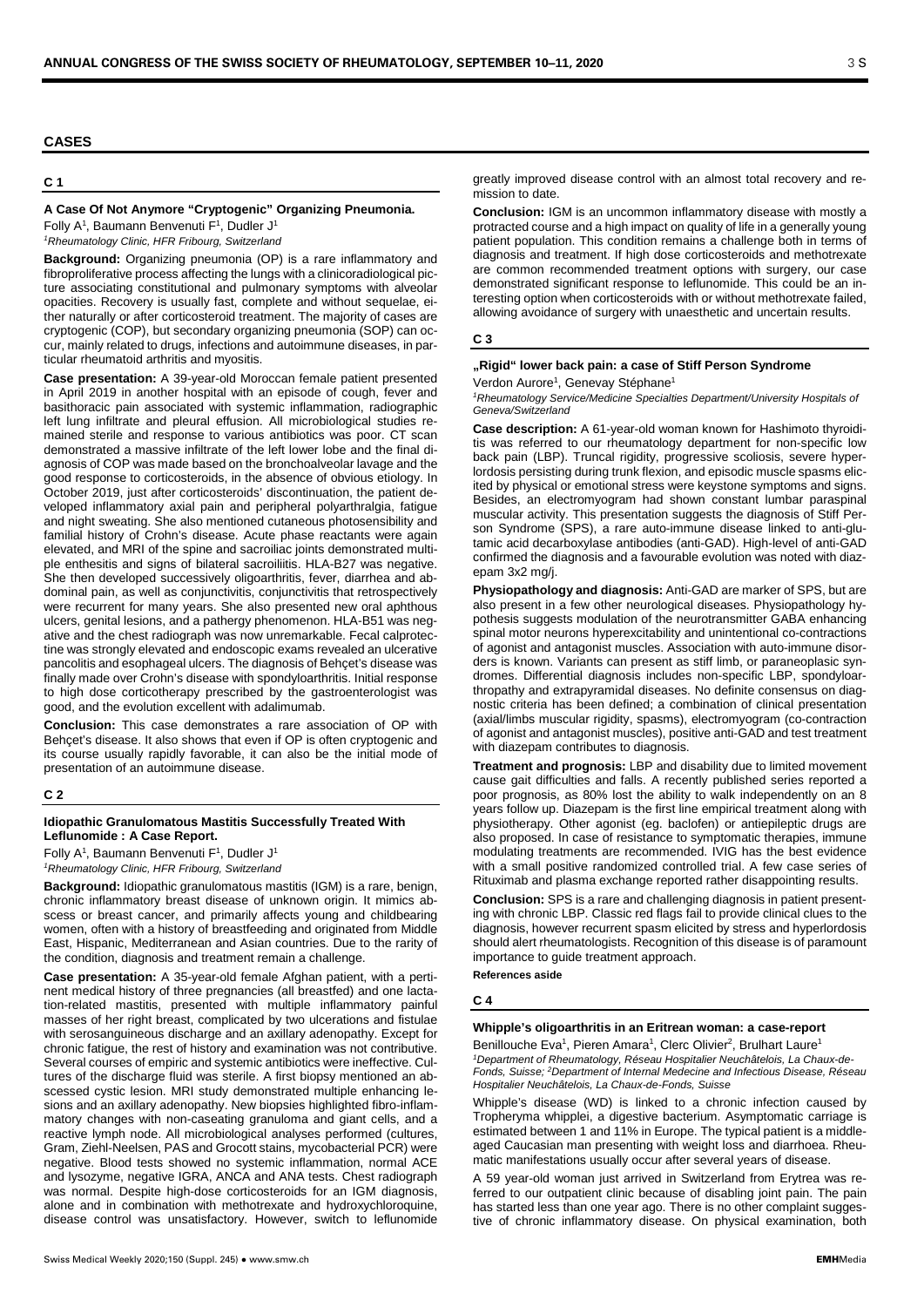knees were swollen, with marked, painful, limitation of right hip and left shoulder range. Synovial fluid of the knee and hip was inflammatory (14000 leuc/mm3), with no crystal neither bacteria, mycobacteria nor fungus. Blood inflammatory markers were moderately elevated (CRP 21mg/L, ESR 44). X-rays confirmed destructive arthropathy. Due to African origin and rapid joint destruction, we first looked for an infectious disease, however serology for hepatitis, HIV, HTLV-1, Leishmania, Brucella, Bartonella and Lyme disease were negative. A negative Quantiferon-TB gold test as well as a normal chest x-ray were against tuberculosis or sarcoidosis. Hands and feet X-ray did not show erosion. The immunological assessment was negative for rheumatoid factor, anti-CCP and AAN. A thoraco-abdomino-pelvic CT scan was not relevant.

Finally, in front of an unclassifiable oligoarthritis, we did a Tropheryma whipplei- PCR in saliva and stool, which turn out to be positive. A duodenal biopsy confirmed the diagnosis of WD. There was no neurological, cardiac or ophthalmological involvement on extensive assessment. Patient was put on treatment with hydroxychloroquine and doxycycline according to the recommendations.

Joint symptoms are common in WD, reported in up to 80 percent of patients, with no clear characteristic presentation. Migratory arthralgia as well as oligoarthritis, spondylarthritis or sero-neronegative polyarthritis have been described. This case is relevant due to rapidly destructive oligoarthritis without any general symptoms in an African woman. Even if WD classically affects middle age white male, a recent Italian study among migrants described an intestinal colonization in 11.2% of African and 10.8% of Latin American. It is therefore important to think about WD also in a migrant's population in front of an unclassified arthritis.

### **C 5**

### **Symptomatic heterozygous Familial Mediterranean Fever succesfully treated with canakinumab: a case report**

Lang-Andrey S.<sup>1</sup>, Dudler J.<sup>1</sup>

*1Clinic of Rheumatology,HFR-Fribourg Cantonal Hospital, Villars-sur-Glâne, Switzerland*

We present the case of a 35-year-old Portuguese female patient presenting initially in 2010 spontaneously resolving episodes of high fever for several weeks. Afterward, she suffered self-limited attacks lasting a few days of polyarthralgia without synovitis, or unrelated attacks of cutaneous lesions lasting a few hours, all without any fever. She also complains of multiple unspecific symptoms with recurrent headaches, permanent fatigue, intermittent abdominal pain and diarrhea, exertional dyspnea and oral ulcers, without any history of genital ulcers or uveitis.

In 2019, she presented again recurrent episodes of fever lasting 1 to 3 days, often peaking in the evening. There were no clinical, biological or radiological arguments for infection, neoplasia or autoimmune disorder, but a heterozygous mutation of a Met694Val for the MEFV gene.

FMF is associated with mutations in the MEFV gene, which encodes the inflammasome adaptor pyrin, and is classically defined as an autosomal recessive disease characterized by recurring self-limited short episodes of fever, polyserositis and arthritis. Nevertheless, as this case illustrates it, heterozygous mutation carriers can suffer from a mild or incomplete form of FMF which can mimic many rheumatologic diseases with atypical symptoms. Up to 40% of patients with a clinical diagnosis of FMF carry a single or no MEFV mutation, and another study found that, in 20–25% of patients, only one MEFV gene mutation can be detected despite complete sequencing of the gene. It is now clear that FMF can be caused by a single MEFV mutation, with the influence of other modifiers genes or environmental factors contributing to the variable penetrance and the phenotypic variability.

In a retrospective study, both M694V homozygosity and heterozygosity were associated with increased risk of AA amyloidosis, and M694V mutation is considered an important predicting factor of this complication. In this context, we treated our patient and, while colchicine was partially effective, she demonstrated excellent response to canakinumab, confirmed by recurrence of attacks when treatment was temporarily discontinued.

In conclusion, this case demonstrates that FMF should be part of a wider differential diagnosis, even in the presence of atypical symptoms, and that heterozygosity does not prevent phenotypic disease. Interestingly, the same mutation was found in the patient's mother, son, aunt and nephew, which all have similar symptoms

### **C 6**

### **An unusual case of leptomenigitis**

Schläpfer-Pessina A<sup>1</sup>, Maeder P<sup>2</sup>, Dunet V<sup>2</sup>, La Rosa S<sup>3</sup>, Dumusc A<sup>1</sup> *1 Rheumatology Department,Centre Hospitalier Universitaire Vaudois,Lausanne,Switzerland; <sup>2</sup> Radiology Department, Centre Hospitalier Universitaire Vaudois, Lausanne, Switzerland; 3Institute of Pathology, Centre Hospitalier Universitaire Vaudois, Lausanne, Switzerland*

We report the case of a 79-year-old woman hospitalized to investigate a 12 kg weight loss over the last 3 months with intermittent joint pain (ankles), dry eyes, dry mouth, chronic headaches and dizziness. The clinical examination revealed a patient with a decreased general condition, reduced salivary pool, with no lymphadenopathy, synovitis or skin abnormality. The neurological status was normal.

The investigations showed elevated ESR (62 mm/h), high ANA titer (1:2560), positive anti-ENA with specificity for anti-SSA and anti-gp210. Anti-dsDNA were negative but anti-CCP were positive (146U). There was no complement consumption, no monoclonal gammapathy and no cryoglobulinemia. Urine analysis showed no proteinuria or hematuria. A PET-CT revealed mediastinal and hepatic lymphadenopathies. There was no evidence of neoplasia on PET-CT, immunoelectrophoresis and gynecological examination. An infectious cause was ruled out, especially Lyme disease, syphilis, viral hepatitis and Whipple disease. Schirmer's test and sialometry were both pathological. Minor salivary glands biopsy confirmed a focal lymphocytic sialadenitis (focus score >1). Cerebral MRI showed a focal leptomeningitis without encephalitis. Cerebrospinal fluid analysis identified increased protein levels consistent with a sterile lymphocytic meningitis.

We retained the diagnosis of Sjögren's syndrome, according to ACR-EULAR2016 criteria, with central nervous system (CNS) impairment, sicca and constitutional symptoms (ESSDAI 25). We did not observe any articular activity related to anti-CCP antibodies.

This clinical presentation of Sjögren's syndrome is rare. The overall prevalence of neurologic disease in pSS is approximately 20% and CNS involvement affects only 1-5% of the patients. Anti-gp210 are usually associated with primary biliary cholangitis, which can occur along with Sjögren's syndrome, but in this patient, there was no cholestasis.

Due to concerns about treatment tolerance in this frail patient, we choose to treat her with rituximab and systemic glucocorticoids instead of cyclophosphamide.

The treatment was well tolerated and the patient showed a good response after a follow-up of 6 months. Constitutional symptoms resolved. The patient regained weight and energy. Brain MRI showed an improvement of focal leptomeningitis.

In conclusion, we report a case of Sjögren's syndrome with severe CNS involvement successfully treated with rituximab after 6 months of followup.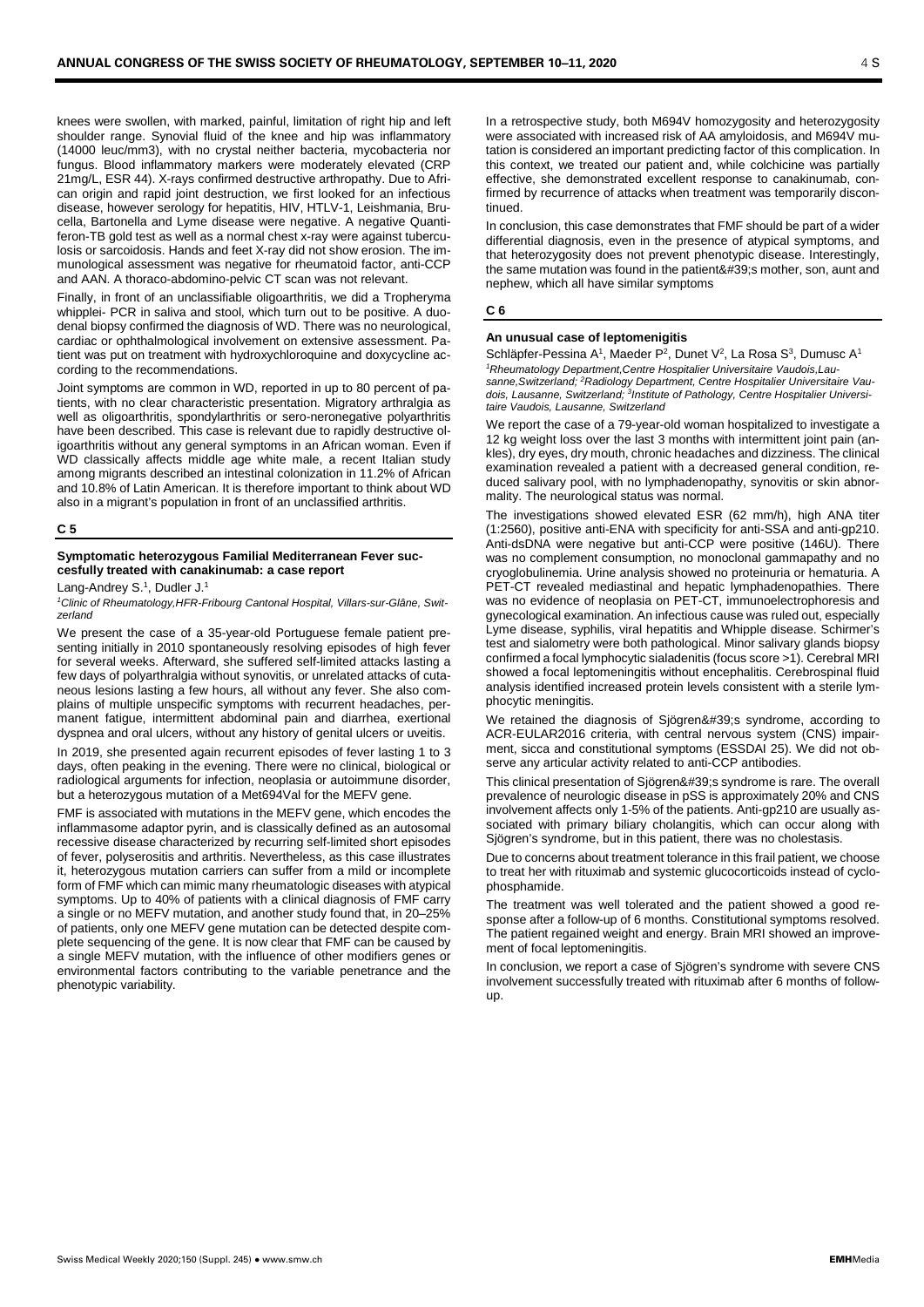### **POSTERS**

## **P 1**

### **Efficacy and safety of tocilizumab in patients with giant cell arteritis and visual impairment**

Rubbert-Roth  $A^1$ , Tschuppert S<sup>2</sup>, Neumann T<sup>1</sup>, Benecke U<sup>3</sup>, von Kempis J<sup>1</sup>

<sup>1</sup>Division of Rheumatology, Kantonsspital St Gallen; <sup>2</sup>Division of Opthalmology,<br>Kantonsspital St Gallen; <sup>3</sup>Division of Angiology, Kantonsspital St Gallen

**Background:** Tocilizumab (TCZ) represents a potent new therapeutic principle for patients with GCA, however, data on efficacy and safety in patients who present with visual affection is still limited.

**Objective:** To study the outcome of patients with GCA and visual affection treated with TCZ.

**Methods:** This retrospective analysis was performed on all patients with GCA and visual disturbances consecutively recruited between April 2013 and May 2020 who underwent treatment with tocilizumab in addition to corticosteroids.

**Results:** 19 GCA patients (14 women, 5 male) with a mean age of 73.4 + 10 yrs at GCA diagnosis and 28 affected eyes were treated with tocilizumab in addition to corticosteroids. 4/19 patients presented with visual disturbances on oral prednisone and 2/19 patients were on csDMARDs (leflunomide, MTX) for polymyalgia. 2 patients experienced unilateral blindness while receiving iv pulse corticosteroids. AAION was diagnosed in 23/28 eyes, PION in 1/28 eyes and occlusion of the central retinal artery in 4/28 eyes. Loss of vision below 0.1 BCVA occurred in 12/28 eyes. Non patients had bilateral blindness at baseline. 5/28 eyes were affected by sectorial anopsia, impaired vision was reported in 11/28 eyes. 17 patients were treated with TCZ iv 8mg/kg every 4 weeks, 2 patients received TCZ sc at 162mg every 2 weeks. All patients with visual symptoms received intravenous steroid boluses, followed by predni-sone 1mg/kg/day with subsequent tapering. Mean disease duration before initiation of tocilizumab was  $1.8 + 1.7$  months. 11/19 patients started with TCZ within 6 weeks after diagnosis of GCA, in 3 patients TCZ was started because of refractory and/or relapsed disease. Mean duration of TCZ therapy was 18.9 + 11.5 months. 14/19 patients were able to stop steroids (GC) after a mean duration of  $16.7 + 14.8$  months and have been steroid-free for an average time of 15 + 10.4 months. In addition to cessation of GC, 8 patients have discon-tinued TCZ, 2 patients relapsed after 11 and 14 months. At present, 6 patients remain drug-free for 3 to 28 months (16 + 11 months). None of the 12 eyes with vision < 0.1 BCVA recovered, but no new vision disturbances occurred during TCZ or after cessation of either TCZ or GC.

**Conclusions:** Inhibition of IL-6 with TCZ represents a safe treatment option to prevent deterioration of visual complications in GCA patients with initial visual impairment.

### **P 2**

**Time to Flare in Patients With New-Onset Versus Relapsing Giant Cell Arteritis Treated With Tocilizumab or Placebo Plus Prednisone Tapering: 3-Year Results From a Randomized Controlled Phase 3 Trial**

John H. Stone<sup>1</sup>, Thomas Neumann<sup>2</sup>, Helen Spotswood<sup>3</sup>, Sebastian H. Unizony<sup>1</sup>, Martin Aringer<sup>4</sup>, Daniel Blockmans<sup>5</sup>, Elisabeth Brouwer<sup>6</sup>, Maria C. Cid<sup>7</sup>, Bhaskar Dasgupta<sup>8</sup>, Juergen Rech<sup>9</sup>, Carlo Salvarani<sup>10</sup>, Robert Spiera<sup>11</sup>, Min Bao<sup>12</sup>

*1Massachusetts General Hospital Rheumatology Unit, Harvard Medical School, Boston, MA, USA; 2Klinik für Rheumatologie, Kantonsspital St Gallen, Switzerland; 3Roche Products Ltd, Welwyn Garden City, United Kingdom; 4University Medical Center and Faculty of Medicine, TU Dresden, Dresden, Germany; 5De*partment of General Internal Medicine, University Hospitals Gasthuisberg, Leu-<br>ven, Belgium; <sup>6</sup>Department of Rheumatology and Clinical Immunology, University *of Groningen, University Medical Center, Groningen, Netherlands; 7Department of Autoimmune Diseases, Hospital Clínic, University of Barcelona, Institut d'Investigacions Biomèdiques August Pi i Sunyer, Barcelona, Spain; 8Southend University Hospital, NHS Foundation Trust, Westcliff-on-Sea, United Kingdom; <sup>9</sup> Friedrich-Alexander-University Erlangen-Nürnberg, Department of Internal Medicine 3–Rheumatology and Immunology, Universitätsklinikum Erlangen, Germany; 10Division of* Rheumatology, Arcispedale Santa Maria Nuova-IRCCS, Reggio Emilia, Italy;<br><sup>11</sup>Hospital for Special Surgery, Cornell, New York, USA; <sup>12</sup>Genentech, South San *Francisco, CA, USA*

**Introduction:** In part 1 of the double-blind GiACTA trial, subcutaneous tocilizumab (TCZ) every week (QW) or every other week (Q2W) with 26 week prednisone tapering was superior to placebo (PBO) plus 26-week (PBO+26) or 52-week prednisone tapering for achieving sustained glucocorticoid-free remission in patients with giant cell arteritis (GCA).1 Among patients with new-onset GCA at baseline, both TCZ regimens reduced the risk for GCA flare compared with PBO+26. Among patients with relapsing GCA, only TCZ QW treatment reduced the risk for flare compared with both PBO groups. Here, we report time to first flare over 3 years of the GiACTA trial (1-year part 1 + 2-year open-label part 2) among patients with new-onset or relapsing GCA.

**Methods:** After part 1, patients entered open-label part 2, where the investigator decided GCA therapy (including initiation/termination of openlabel TCZ and/or glucocorticoids) according to disease status. Time to first flare during the entire trial was assessed using Kaplan-Meier analysis (intent-to-treat population) according to disease status at baseline (new-onset or relapsing) based on original treatment groups: TCZ QW, TCZ Q2W, or pooled PBO.

**Results**: Among patients randomly assigned in part 1, approximately half of each group had new-onset GCA (Table). Median time to first flare over 3 years was longer for patients assigned to TCZ treatment in part 1 than for those assigned to PBO for both disease onset subgroups. Lower proportions of patients in the TCZ QW group experienced a flare during the entire study (51% new-onset; 53% relapsing) than the pooled PBO group (72% new-onset; 69% relapsing) and the TCZ Q2W group (73% new-onset; 65% relapsing). Kaplan-Meier analysis of time to first flare showed a clear separation between the TCZ QW and pooled PBO groups over 3 years for both disease onset subgroups. Separation of curves between the TCZ QW and TCZ Q2W groups was also observed for both disease onset subgroups, although more accentuated in patients with new-onset GCA

**Conclusion:** In this 3-year analysis of GiACTA, time to first flare favored TCZ QW over TCZ Q2W in patients with new-onset and relapsing GCA. TCZ QW delayed time to first flare compared with PBO in patients regardless of disease onset, supporting TCZ QW dosing in patients with GCA.

### **Reference**

1. Stone JH et al N Engl J Med 2017;377:317-328.

### **P 3**

### **Efficacy of adjunctive methotrexate in patients with Giant Cell Arteritis treated with tocilizumab plus prednisone tapering: subanalysis of the GiACTA trial**

Shalini Mohan<sup>1</sup>, Thomas Neumann<sup>2</sup>, Jian Han<sup>1</sup>, John H. Stone<sup>3</sup> *1Genentech, South San Francisco, CA, USA; 2Klinik für Rheumatologie, Kantonsspital St Gallen, Switzerland; 3Massachusetts General Hospital Rheumatology Unit, Harvard Medical School, Boston, MA, USA*

**Background:** Evidence regarding the efficacy of methotrexate (MTX) in patients with giant cell arteritis (GCA) conflicts, and the benefit of adjunctive MTX treatment is unclear. Here, we present data from a subanalysis of the 52-week, double-blind, randomized controlled GiACTA trial in a subgroup of patients with GCA who received MTX in addition to tocilizumab (TCZ) or placebo (PBO) in combination with prednisone tapering.

**Objectives:** Assess the efficacy of adjunctive MTX in patients with GCA.

**Methods:** In part 1 of GiACTA, patients were randomly assigned to TCZ administered subcutaneously every week or every other week plus 26 week prednisone tapering or PBO plus 26- or 52-week prednisone tapering.1 MTX could be initiated at a stable dose during screening and reduced or discontinued at the investigator's discretion. Efficacy was determined as the achievement of sustained remission (absence of GCA flare and C-reactive protein <1 mg/dL from weeks 12 to 52 and adherence to the prednisone taper).1 p values are based on t-tests.

**Results:** During part 1 of GiACTA, 28 of 250 (11%) treated patients received adjunctive MTX for a median duration of 52.1 weeks, (14 of 149 (9%) TCZ-treated, 52.1 week median duration; 14 of 101 (14%) PBOtreated, 51.9 week median duration). Patients who received MTX had a longer disease duration, relapsing GCA more often, and tended to have lower doses of prednisone at baseline. Characteristics were otherwise balanced. The median cumulative glucocorticoid dose received over 52 weeks was similar in PBO (MTX 3033 mg, no MTX 3672 mg) and TCZ (MTX 1339 mg, no MTX 1862 mg) groups. Fewer patients (43%) treated with MTX achieved sustained remission compared to those without MTX (TCZ group 43% vs 56%; PBO group 0 vs 18%). The mean 52-week annualized relapse rate was similar regardless of MTX treatment for the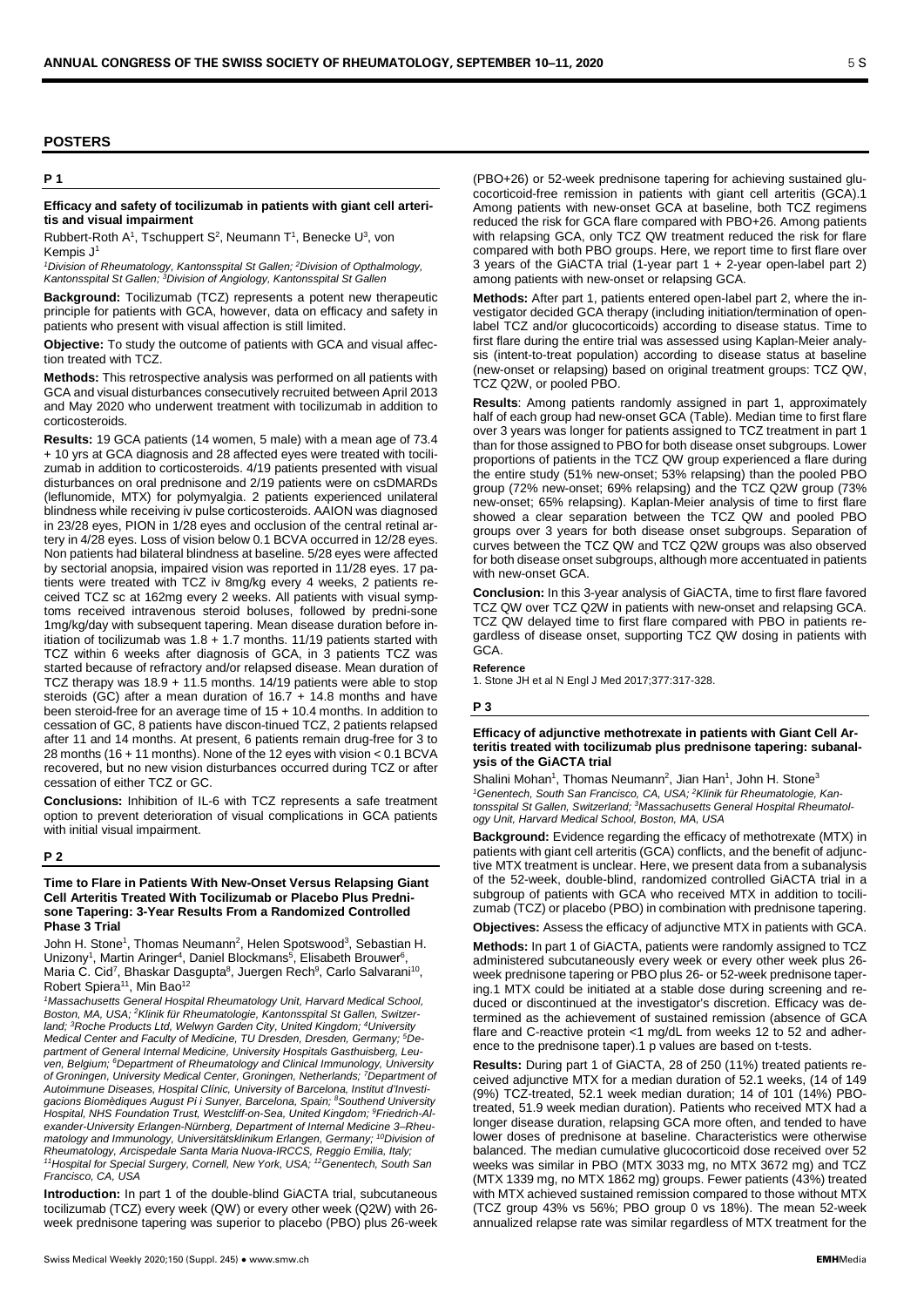TCZ (MTX 0.76 vs no MTX 0.47; p = 0.2549) or PBO (MTX 1.89 vs no  $MTX$  1.46;  $p = 0.4611$ ) groups. Rates of adverse events per 100 patientyears were numerically higher in MTX-treated patients (TCZ+MTX 1267, TCZ 858; PBO+MTX 1331, PBO 952).

**Conclusion:** Preliminary data from a small subgroup of patients suggest that adjunctive MTX does not increase the likelihood of sustained remission, reduce relapse rate, or improve steroid sparing in patients with GCA. Response rates in TCZ-treated patients appear to be independent of treatment with MTX. These results should be confirmed in larger studies.

# **Reference**

1. Stone JH et al. N Engl J Med 2017;377:317-28

### **P 4**

### **Serum calprotectin: a promising biomarker in rheumatoid arthritis and axial spondyloarthritis**

Jarlborg M<sup>1</sup>, Courvoisier D S<sup>1</sup>, Lamacchia C<sup>1</sup>, Martinez Prat L<sup>2</sup>, Mahler  $M^2$ , Bentow C<sup>2</sup>, Finckh A<sup>1</sup>, Gabay C<sup>1</sup>, Nissen M J<sup>1</sup>

*1Geneva University Hospital, Geneva, Switzerland; 2Inova Diagnostics, Inc. San Diego, United States of America*

**Background:** Calprotectin (S100A8/S100A9 protein) is known as a damage-associated molecular pattern (DAMP) protein and reflects mainly neutrophil activation. Serum calprotectin levels might be a good alternative to acute-phase protein as a biomarker in inflammatory rheumatic diseases. The aim of this study is to investigate the association of serum calprotectin with disease activity and severity in rheumatoid arthritis (RA), axial spondyloarthritis (axSpA) and psoriatic arthritis (PsA).

**Methods:** Serum calprotectin was measured in patients with RA, axSpA and PsA from the prospective Swiss Clinical : Quality Management (SCQM) registry. Asymptomatic first-degree relatives of RA patients were used as healthy controls (HC). Outcomes included swollen joint count (SJC), Disease Activity Score (DAS), Health Assessment questionnaire (HAQ), joint radiographs and ultrasound power Doppler (USPD) score for RA; Bath Ankylosing Spondylitis Disease Activity Index (BASDAI), Ankylosing Spondylitis Disease Activity Score (ASDAS) and coxitis for axSpA; SJC, Disease Activity Index for PSoriatic Arthritis (DAPSA) for PsA. Comparison of outcomes by calprotectin quartile levels was performed using Kruskal-Wallis tests for continuous outcomes or trend tests for categorical outcomes.

**Results:** A total of 1729 subjects [RA = 969, axSpA = 451, PsA = 237 and HC = 72] were included. Median levels of serum calprotectin were higher in each disease group compared to HC (p <0.01). In RA patients, all clinical outcomes were statistically different between quartiles of serum calprotectin, indicating an association between calprotectin levels and higher disease activity (SJC, DAS and USPD scores) and severity (joint radiographs and HAQ). This association remains true for SJC in a subgroup of RA without C-reactive protein (CRP) elevation. Calprotectin seemed more accurate than CRP to discriminate disease activity in a subgroup of RA treated with tocilizumab. In axSpA, an association between calprotectin levels and ASDAS score (p <0.01) and prevalence of hip involvement ( $p = 0.02$ ) was observed. For PsA patients, SJC and DAPSA did not differ across calprotectin quartiles.

**Conclusions:** This large study supports the association of serum calprotectin levels with disease activity in both RA and axSpA, but not in PsA. Serum calprotectin may constitute a useful biomarker when determination of acute-phase proteins cannot be reliably used such as in patients on anti-IL-6 therapies.

### **P 5**

### **The Impact of Persistent Inflammatory Changes on Prevalence of Fat Lesions in Patients with Axial Spondyloarthritis Treated with Certolizumab Pegol: 4-Year MRI Results from RAPID-axSpA**

Baraliakos X<sup>1</sup>, Kruse S<sup>1</sup>, Auteri S E <sup>2</sup>, de Peyrecave N<sup>2</sup>, Nurminen T<sup>3</sup>, Kumke T<sup>3</sup>, Hoepken B<sup>3</sup>, Braun J<sup>1</sup>

*1Rheumazentrum Ruhrgebiet Herne, Ruhr University Bochum, Herne, Germany; 2UCB Pharma, Brussels, Belgium; <sup>3</sup> UCB Pharma, Monheim, Germany*

**Background:** Fat lesions (FLs) on magnetic resonance imaging (MRI) T1 sequences are considered to be precursors of structural damage in axial spondyloarthritis (axSpA) patients. Certolizumab pegol (CZP), an Fc-free, PEGylated tumour necrosis factor inhibitor has been shown to decrease spinal and sacroiliac joint MRI inflammation and limit spinal radiographic progression over 4 years of treatment. We report the effect of early post-baseline (BL) inflammatory changes on FL prevalence over 4 years in CZP-treated axSpA patients from RAPID-axSpA (NCT01087762).

**Methods:** RAPID-axSpA was a phase 3 trial, double-blinded and placebo (PBO)? controlled to Week (Wk) 24, dose?blinded to Wk48 and open-label to Wk204. CZP?randomised patients (Wk0 CZP: 200 mg every 2 wks [Q2W] or 400 mg Q4W) continued their assigned dose throughout; PBO?randomised patients received CZP from Wk24, or from Wk16 if non-responders. Blinded spinal MRI scans were evaluated for FLs and inflammatory lesions in vertebral edges (VEs) at Wk0/12/48/96/204. Changes in FL prevalence are reported as odds ratios (estimated from a logistic regression model [OR; FL+/FL-]) between time points/inflammation states, with nominal 95% confidence intervals (CI), for Wk0 CZP.

**Results:** Of 325 axSpA patients, 89 and 47 initially randomised to CZP or PBO, respectively, were eligible (had a BL and ≥1 post-BL MRI). 2,047 VEs were assessed at BL: inflammation was observed in 21.2% (mean count: 5.0/patient), FL in 29.8% (mean count: 6.8/patient) and both in 10.6% of VEs. At BL, FLs were more often observed in inflamed VEs vs non-inflamed VEs (OR: 3.06; 95% CI: 2.14, 4.35). This difference increased over time: FLs were more frequently observed at Wk204 vs BL in VEs that were inflamed at BL (4.91; 2.58, 9.32) compared with VEs that were not inflamed at BL (1.15; 0.78, 1.72). Resolution of inflammation by Wk12 appeared to lower the risk of FL prevalence over 4 years. When adjusted for BL VE status, FLs were more often observed in VEs with vs without Wk12 inflammation at Wk48 (1.49; 0.41, 5.36), Wk96 (2.91; 0.82, 10.40) and Wk204 (6.35; 1.66, 24.32).

**Conclusion:** Inflammation that prevailed after CZP treatment initiation was associated with increased FL prevalence over 4 years. Reduction of inflammation by Wk12 reduced the risk of FL long-term, indicating the importance of early inflammation treatment in axSpA patients.

**Acknowledgements:** This study was funded by UCB Pharma. Editorial services were provided by Costello Medical.

### **P 6**

**52-Week Efficacy and Safety of Ixekizumab in Radiographic Axial Spondyloarthritis/Ankylosing Spondylitis patients naïve to biologic treatments or with prior Inadequate Response/Intolerance to Tumor Necrosis Factor Inhibitors**

Gaffney Karl<sup>1</sup>, Aletaha Daniel<sup>2</sup>, Bradley Andrew<sup>3</sup>, Nassab Mani Haschemi<sup>3</sup>, Liu-Leage Soyi<sup>3</sup>, Micheroli Raphael<sup>4</sup>

*1Department of Rheumatology, Norfolk and Norwich University Hospitals NHS Foundation Trust, UK; 2Medical University of Vienna, Austria; 3Eli Lilly and Company, Indianapolis, IN, USA; 4Universitätsspital Zürich, Klinik für Rheumatologie; Zurich, Switzerland*

**Background:** Radiographic axial spondylitis (r-axSpA), or Ankylosing Spondylitis (AS), is a chronic inflammatory disease of the axial skeleton associated with serious pain, stiffness and limited flexibility, impairing quality of life. Two clinical trials demonstrated efficacy and safety of ixekizumab (IXE), a humanised anti-IL-17 IgG4 antibody, in r-axSpA/AS patients naïve to biologics, or with prior inadequate response/intolerance to Tumor Necrosis Factor inhibitors (TNFi) over 16 weeks. This study assessed the treatment effect over 52 weeks. Additionally, the influence of baseline inflammation, measured by C-reactive protein (CRP) and/or spinal MRI on ASAS40 response at week 16 was investigated.

**Methods:** Data from two Phase 3, randomized, double-blind, placebo (PBO)-controlled trials, with patients who fulfilled the Assessment of Spondylo-Arthritis International Society (ASAS) criteria for AS and were either biologic-naïve (COAST-V, NCT02696785) or TNFi-experienced (COAST-W, NCT02696798), were analysed. We compared the proportion of patients achieving ASAS20/40, a 50% improvement of baseline Bath Ankylosing Spondylitis Disease Activity Index (BASDAI50) and assessed the change in spinal pain. Missing data was handled by using non-responder imputation for ASAS20/40 and BASDAI50 response rates and modified Baseline Observation Carried Forward (mBOCF) for spinal pain change from baseline. To investigate the influence of baseline inflammation on the efficacy, we examined the ASAS40 response at week 16 by baseline CRP (normal; ≤5 or elevated; >5 mg/L) and/or MRI Spondyloarthritis Research Consortium of Canada (SPARCC) spine score ( <2 or ≥2) using an integrated COAST-V/W dataset.

**Results:** At week 16, significantly more IXE than PBO-treated patients achieved ASAS20/40 and BASDAI50 and a decrease in spinal pain. Decreases in disease activity were maintained through week 52. These outcomes occurred in both biologic-naïve and TNFi-experienced patients. Safety outcomes were consistent with previous IXE studies. At week 16,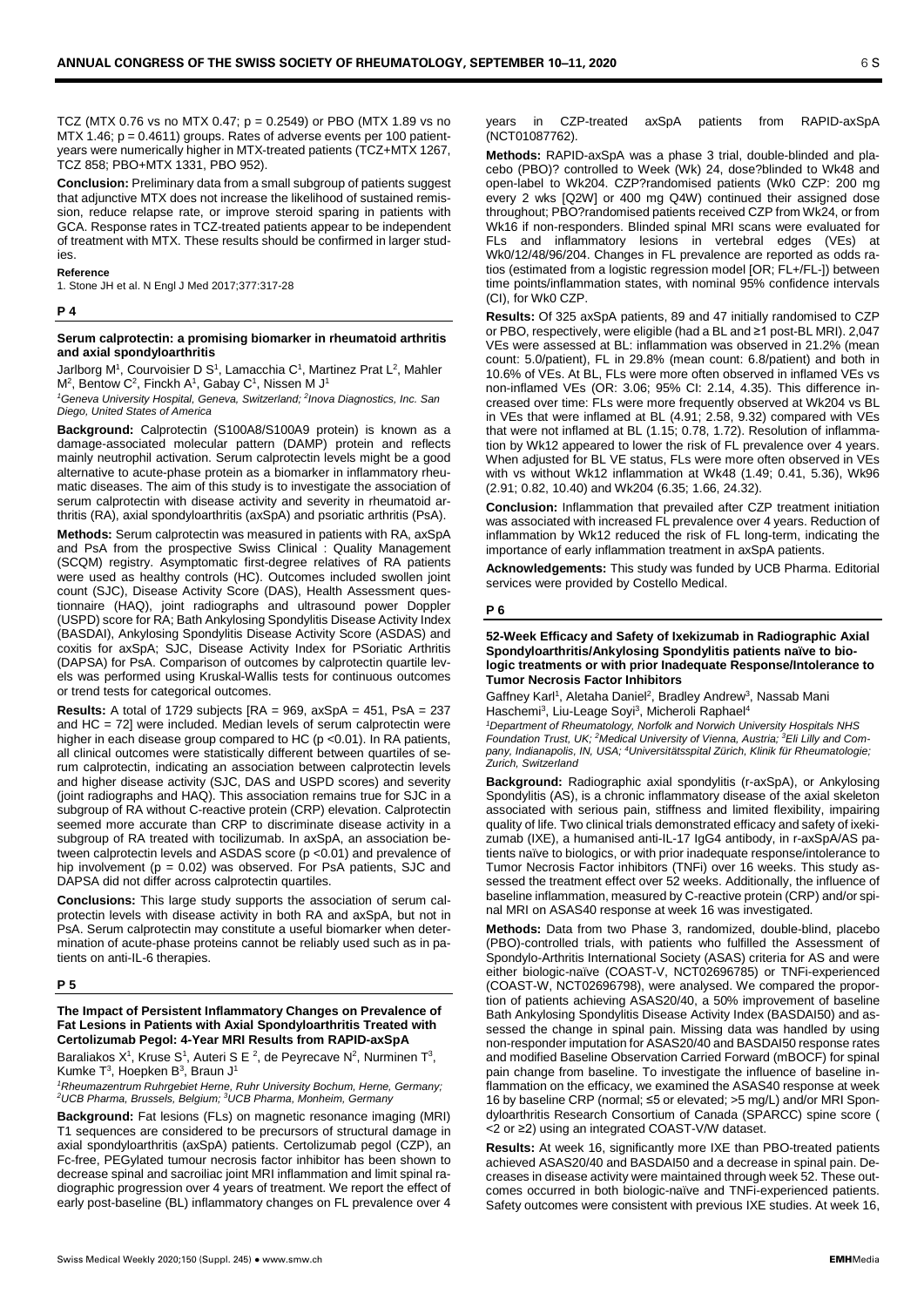in the integrated dataset, significantly more IXE than PBO-treated patients achieved ASAS40 response regardless of baseline CRP or MRI spine SPARCC score.

**Conclusion:** Through week 52, treatment with IXE resulted in sustained efficacy in biologic-naïve and TNFi-experienced AS patients with no unexpected safety signals. Furthermore, at week 16, IXE demonstrated efficacy (ASAS40) irrespective of baseline CRP levels or spinal MRI score.

### **P 7**

### **Comparative effects of ixekizumab vs adalimumab across psoriatic arthritis patients defined by baseline characteristics: week 24 outcomes from SPIRIT-H2H**

Tahir H.<sup>1</sup>, Bradley A.<sup>2</sup>, Nassab M.H.<sup>2</sup>, Möller B.<sup>3</sup>, Smolen J.S.<sup>4</sup>, Sapin C.<sup>2</sup>, Dionello C.F.<sup>5</sup>, Meszaros G.<sup>2</sup>

*1 Royal Free London NHS Trust, London, UK; <sup>2</sup> Eli Lilly and Company, Indianapolis, Indiana, USA; 3Department of Rheumatology, Clinical Immunology and Allergology, University Hospital of Bern, Bern, Switzerland; 4Medical University of Vienna, Vienna, Austria; 5Universidade Federal do Rio de Janeiro, Brazil*

**Background:** Ixekizumab (IXE), an IL-17A antagonist, showed superiority over TNF-inhibitor adalimumab (ADA) for the simultaneous achievement of ACR50 and PASI100, and PASI100 alone in the SPIRIT-H2H trial at week24. We analysed differences in efficacy outcomes between IXE and ADA by subgroups.

**Methods:** We conducted post-hoc analysis of data from SPIRIT-H2H (NCT03151551), a 52-week, multicentre, open-label, blinded assessor study patients with active PsA (defined as swollen joint count ≥3 and tender joint count ≥3), with a body surface area [BSA] ≥3% and insufficient response to ≥1 conventional synthetic disease-modifying anti-rheumatic drugs (csDMARDs) and naïve to biologic (b)-DMARDs. Patients were randomised 1:1 to IXE or ADA, while presence/absence of moderate-to-severe psoriasis (defined as PASI ≥12, static Physician Global Assessment ≥3 and BSA ≥10%) determined on-label dosing. Subgroups were defined by baseline enthesitis, dactylitis, fingernail psoriasis (presence/absence), BSA ( <10%, ≥10%) and CRP (≤6mg/L, >6mg/L). A Fisher's exact test was used for between group comparisons of efficacy outcome measures at 24weeks (PASI90, ACR50/70, and minimal disease activity [MDA]). Missing data were overcome by non-responder imputation. Nine pts with active PsO and BSA≥3% were assessed as PASI  $= 0$  at baseline, a medical inconsistency that was resolved using medical judgement. These patients were considered PASI100 responders if PASI  $= 0$  and BSA  $= 0$  at post baseline visits.

**Results:** At week24 IXE and ADA demonstrated comparable efficacy in ACR50 response rates across all subgroups. ACR70 response in patients with fingernail psoriasis was significantly greater with IXE-treated vs ADA ( $p = 0.02$ ). PASI90 response with baseline enthesitis ( $p < 0.001$ ), without dactylitis (p <0.001), with fingernail psoriasis (p <0.001), CRP (≤6mg/L, p = 0.003; >6mg/L, p = 0.036) and BSA ( <10%, p = 0.010; ≥10%, p = 0.003) was significantly greater in IXE vs ADA. Significantly more IXE-treated patients vs ADA achieved MDA with baseline enthesitis ( $p = 0.002$ ), without dactylitis ( $p = 0.015$ ), with fingernail psoriasis ( $p$ <0.001), CRP ≤6mg/L (p = 0.046) and BSA ≥10% (p = 0.01). A limitation is that this analysis was completed post-hoc, not controlled for multiplicity, and patients were not stratified by baseline disease characteristics.

**Conclusions:** IXE and ADA are associated with comparable efficacy and associated with a greater effect in certain subgroups. Results will aid clinicians when making treatment choices.

### **P 8**

### **Ixekizumab vs. adalimumab for the treatment of psoriatic arthritis: 52-week efficacy and safety outcomes**

Edwards C.J.<sup>1</sup>, Bradley A.<sup>2</sup>, Nassab M.H.<sup>2</sup>, Möller B.<sup>3</sup>, Machold K.P.<sup>4</sup>, Sapin C.<sup>2</sup>, Ranza R.<sup>5</sup>, Liu-Leage S.<sup>2</sup>

*1NIHR Clinical research Facility, University Hospital Southampton, Southampton, UK; 2Eli Lilly and Company, Indianapolis, Indiana, USA; 3Department of Rheuma*tology, Immunology and Allergology, Inselspital – University Hospital Bern, Bern,<br>Switzerland; <sup>4</sup>Department of Internal Medicine, Division of Rheumatology, Medicaı *University of Vienna, Vienna, Austria; 5Hospital de Clinicas, Universidade Federal de Uberlândia, Uberlândia. Brazil*

**Background:** At week 24 of the SPIRIT H2H study in patients with active psoriatic arthritis (PSA), ixekizumab (IXE) showed superiority to adalimumab (ADA) for the simultaneous achievement of ACR50 and PASI100. Here we report the 52-week efficacy outcomes including individual ACR components and in subgroups +/- concomitant methotrexate (MTX).

**Methods:** SPIRIT H2H (NCT03151551) was a 52-week, multicentre, open-label, blinded-assessor study of bDMARD naïve patients with active PSA (defined as swollen joint count ≥3/68, and tender joint count ≥3/66), with a body surface area [BSA] ≥3% and inadequate response to conventional synthetic (cs)-DMARDs. Patients were randomised 1:1 to IXE or ADA stratified by concomitant csDMARD use and the presence of moderate-to-severe psoriasis (defined as Psoriasis Area and Severity Index [PASI] ≥12 combined with a static Physician Global Assessment ≥3 and BSA ≥10%). Patients received approved label dosing of assigned treatment dependent on presence/absence of moderate-to-severe psoriasis. Primary outcome was achievement of simultaneous ACR50 + PASI100; secondary outcomes were achievement of PASI100, ACR20/50/70 and changes in individual ACR component scores. Nine pts with active PsO and BSA≥3% were assessed as PASI = 0 at baseline, a medical inconsistency that was resolved using medical judgement. These patients were considered PASI100 responders if  $PASI = 0$ and BSA = 0 at post baseline visits. Data were analysed using logistic regression with non-responder imputation for missing data.

**Results:** Baseline characteristics were balanced across treatment groups. At week 52, a significantly larger percentage of IXE- vs. ADAtreated patients achieved simultaneous ACR50 + PASI100 and PASI100, consistent with 24-week results. IXE performed at least as well as ADA at week 52 for all other outcomes. With/without MTX, IXE efficacy was consistent at week 52 across ACR20/50/70 with a significantly greater achievement of simultaneous ACR50 + PASI100 and ACR70. IXE- versus ADA-treatment resulted in comparable changes from baseline for each individual ACR component at week 52. Safety was consistent with previous reports.

**Conclusions:** In patients with PSA, treatment with IXE versus ADA resulted in a significantly greater achievement of simultaneous skin and joint improvement at week 52, consistent with week 24 results. At week 52 consistent efficacy was shown for IXE when used with/without MTX.

### **P 9**

### **Efficacy and Safety of 108 Weeks of Bimekizumab Treatment in Patients with Psoriatic Arthritis: Interim Results from a Phase 2 Open-Label Extension Study**

McInnes I B<sup>1</sup>, Merola J F<sup>2</sup>, Mease P J<sup>3</sup>, Coates L C<sup>4</sup>, Schmitz N<sup>5</sup>, Joshi  $P^6$ , Coarse J<sup>7</sup>, Ink  $B^6$ , Ritchlin C T<sup>8</sup>

*1 University of Glasgow, Glasgow, UK; 2Harvard Medical School, Brigham and Women's Hospital, Boston, MA, USA; 3Swedish Medical Center and University of Washington, Seattle, WA, USA; 4University of Oxford, Oxford, UK; 5UCB Pharma, Bulle, Switzerland; 6UCB Pharma, Slough, UK; 7UCB Pharma, Raleigh, NC, USA; 8University of Rochester Medical Center, Rochester, NY, USA*

**Background:** Bimekizumab (BKZ), a monoclonal antibody which selectively neutralises IL-17A and IL-17F, has shown clinical improvements in joint and skin outcomes over 48 weeks (wks) in patients (pts) with active psoriatic arthritis (PsA).1 Two-year interim results are reported from the phase 2b dose-ranging study of BKZ in pts with PsA (BE ACTIVE; NCT02969525) and ongoing open-label extension (OLE; BE ACTIVE 2; NCT03347110).

**Methods:** Study design has been described elsewhere.1 Pts who completed 48 wks' BKZ treatment without meeting withdrawal criteria were eligible for OLE entry. All OLE pts received BKZ 160 mg Q4W, irrespective of prior dosing regimen. Data are presented from BE ACTIVE baseline (BL) to OLE Wk60 (Wk108 total). Efficacy outcomes are reported for the full analysis set: pts who received ≥1 dose BKZ (specifically those randomised to 160mg, 160mg with 320mg loading dose [LD] or 320mg at BL), with BL efficacy measurements to allow subsequent determination of ACR50. Outcomes include ACR20/50/70, body surface area (BSA) 0%, minimal disease activity (MDA), and enthesitis/dactylitis resolution. Rates of treatment-emergent adverse events (TEAEs) are reported for the safety set (SS; pts who received ≥1 dose BKZ in the doseranging study). Non-responder imputation rates for outcomes are reported unless stated otherwise.

**Results:** Of 123 pts randomized to BKZ 160/160(LD)/320mg, BL mean (SD) tender/swollen joint counts were 21.7 : (15.7)/11.2 (8.4). 80 (65.0%) pts had BSA ≥3% and dactylitis/enthesitis were present in 41 (33.3%)/68 (55.3%) pts. Over 108 wks' BKZ treatment, improvements were observed in skin and joint outcomes: ACR20 (66.7%), ACR50 (53.7%) and ACR70 (43.1%). Improvements were observed in additional joint and skin outcomes: BSA 0% (Wk108 [observed case]: 75.4%), MDA (Wk120: 51.2%), and resolution of dactylitis (Wk108: 65.9%) and enthesitis (Wk120: 77.9%). In the SS (n = 204), serious TEAEs occurred in 19 (9.3%) pts; no deaths or major adverse cardiac events were reported.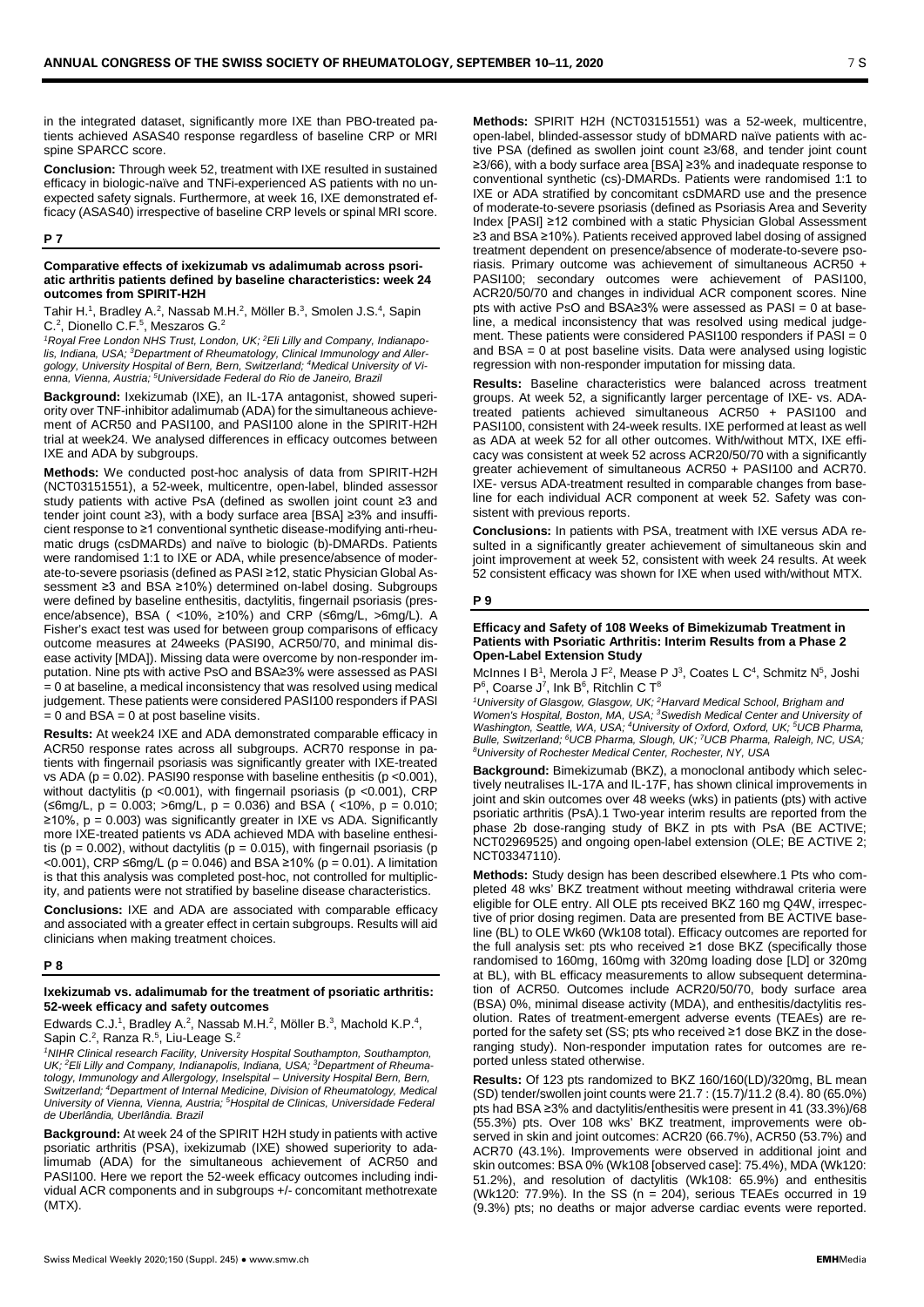Oral candidiasis occurred in 16 (7.8%) pts (no serious cases; no related discontinuations).

**Conclusion:** BKZ leads to long-term efficacy for joint and skin manifestations of PsA with >50% pts achieving high thresholds of disease control (ACR50) after 108 wks' treatment. BKZ was well-tolerated, reflecting previous studies.1

**Acknowledgements:** This study was funded by UCB Pharma. Editorial services provided by Costello Medical.

**Reference**

1. Ritchlin CT. Ann Rheum Dis 2019;78:127–8.

### **P 10**

### **Personalized Prediction of Disease Activity in Patients with Rheumatoid Arthritis using an Adaptive Neural Network**

Hügle Maria<sup>1</sup>, Walker Ulrich A.<sup>2</sup>, Müller Rüdiger<sup>3</sup>, Finckh Axel<sup>4</sup>, Scherer Almut<sup>5</sup>, Boedecker Joschka<sup>1</sup>, Hügle Thomas<sup>6</sup>

*1Department of Computer Science, University of Freiburg, Germany; 2Department of Rheumatology, University Hospital Basel, Switzerland; <sup>3</sup> Department of Rheumatology, Kantonsspital Aarau, Switzerland; <sup>4</sup> Division of Rheumatology, University Hospital Geneva, Switzerland; <sup>5</sup> SCQM Foundation, Zürich, Switzerland; 6Department of Rheumatology, Lausanne University Hospital, CHUV, Switzerland*

**Background:** Rheumatoid arthritis (RA) lacks reliable biomarkers that predict disease evolution on an individual basis, potentially leading to over- and undertreatment. Deep neural networks learn from former experiences on a large scale and can be used to predict future events as a potential tool for personalized clinical assistance.

**Objective:** To investigate deep learning for the prediction of individual disease activity in RA.

**Methods:** Demographic and disease characteristics from over 9500 patients and 65.000 visits from the Swiss Quality Management (SCQM) database were used to train and evaluate an adaptive recurrent neural network (AdaptiveNet). Patient and disease characteristics along with clinical and patient reported outcomes, laboratory values and medication were used as input features. DAS28-BSR was used to predict active disease and future numeric individual disease activity by classification and regression, respectively.

**Results:** AdaptiveNet predicted active disease defined as DAS28-BSR >2.6 at the next visit with an overall accuracy of 75.6% and a sensitivity and specificity of 84.2% and 61.5%, respectively. Apart from DAS28- BSR, the most influential characteristics to predict disease activity were joint pain, disease duration, age and medication. Longer disease duration, age >50 years or antibody positivity marginally improved prediction performance. Regression allowed forecasting individual DAS28-BSR values with a mean squared error of 0.9, corresponding to a variation between predicted and true values at next visit of 8%.

**Conclusion:** Deep neural networks have the capacity to predict individual disease outcome in RA. Low specificity remains challenging and might benefit from alternative input data or outcome targets.

### **P 11**

### **Comparative effectiveness of JAK-inhibitors, TNF-inhibitors, abatacept and IL-6 inhibitors in an international collaboration of registers of rheumatoid arthritis patients (the "JAK-pot" study)**

Lauper K<sup>1</sup>, Mongin D<sup>1</sup>, Bergstra SA<sup>2</sup>, Choquette D<sup>3</sup>, Codreanu Catalin<sup>4</sup>, De Cock D<sup>5</sup>, Dreyer Lene<sup>6</sup>, Elkayam O<sup>7</sup>, Hyrich K<sup>8</sup>, Iannone F<sup>9</sup>, Inanc  $N^{10}$ , Kristianslund E<sup>11</sup>, Kvien TK<sup>11</sup>, Leeb B<sup>12</sup>, Lukina G<sup>13</sup>, Nordström D<sup>14</sup>, Pavelka K<sup>15</sup>, Pombo Suarez M<sup>16</sup>, Rotar Z<sup>17</sup>, Santos MJ<sup>18</sup>, Strangfeld A $^{19}$ , Courvoiser DS $^1$ , Finckh A $^1$ 

*1HUG, Geneva, Switzerland; 2LUMC, Rheumatology, Leiden, Netherlands; 3Institut de Recherche en Rhumatologie, Montréal, Canada; 4Center of Rheumatic Diseases, Bucharest, Romania; 5KU Leuven, Skeletal Biology and Engineering research Unit, Leuven, Belgium; 6Aalborg University, Rheumatology, Aalborg, Denmark; 7Tel Aviv University, Rheumatology, Tel Aviv, Israel; 8University of Manchester, Centre for Epidemiology Versus Arthritis, Manchester, United Kingdom; <sup>9</sup> University Hospital of Bari, GISEA, Bari, Italy; 10Marmara University, Rheumatology, Istanbul, Turkey; 11Djakonhemmet Hospital, Rheumatology, Oslo, Norway; 12State Hospital Stockerau, Rheumatology, Stockerau, Austria; 13V.A.Na*sonova Research Institute of Rheumatology, Moscow, Russian Federation;<br><sup>14</sup>Helsinki University, ROB-FIN, Helsinki, Finland; <sup>15</sup>Institute of Rheumatology, *Prague, Czech Republic; 16Hospital Clinico Universitario, Rheumatology, Santiago de Compostela, Spain; 17biorx.si, Rheumatology, Ljubljana, Slovenia; 18Faculdade de Medicina, Reuma.pt, Lisboa, Portugal; 19DRFZ, Programme Area Epidemiology, Berlin, Germany*

**Background:** In many countries, JAK-inhibitors (JAKi) have only recently been approved as treatment for patients with rheumatoid arthritis (RA).

**Objective:** To evaluate the effectiveness of JAKi compared to bDMARDs in RA patients in the real-world population in an international collaboration of registers (the "JAK-pot" collaboration).

**Methods:** Patients initiating either JAKi, TNFi, IL-6i or abatacept (ABA) during a time period when JAKi were available in each country (19 registers, Table) were included. We compared the effectiveness of JAKi and bDMARDs in terms of retention using crude and adjusted survival analysis. Missing covariates were imputed using multiple imputation.

**Results:** Among 25521 included patients, 6063 initiated a JAKi, 13879 a TNFi, 2348 ABA, and 3231 an IL-6i. Patients were on average 55 years old, with a mean disease duration 10 years, mostly seropositive (67%), female (77%) and with moderate disease activity at treatment initiation. The main reason of stopping treatment was ineffectiveness (49%), followed by adverse events (21%). Patients on JAKi were treated more often as monotherapy, had higher CRP and disease activity at baseline and had experienced more previous ts/bDMARDs. Crude median retention was 1.4 (95% CI 1.2-1.5) years for JAKi, 1.6 (1.6-1.7) for TNFi, 1.5 (1.3-1.7) for IL6i and 1.1 (1.0-1.3) for ABA. After adjustment, the hazard ratio (HR) for discontinuation tended to be lower for JAKi (HR 0.86 (0.65- 1.13)) compared to TNFi, but comparable for ABA (1.02 (0.94-1.10)) and IL6i (0.99 (0.88-1.10)). HRs differed notably between countries.

**Conclusion :** The adjusted overall drug retention of JAKi tended to be higher than for TNFi, with large variation between countries. Other measures of effectiveness, such as the evaluation of CDAI remission and low disease activity are planned to shape a more comprehensive picture of JAKi effectiveness in the real world.

### **P 12**

### **Human Synovium at Single-Cell Resolution**

Edalat S G<sup>1</sup>, Micheroli R<sup>1</sup>, Kuret T<sup>2</sup>, Bürki K<sup>1</sup>, Pauli C<sup>3</sup>, Sodin-Semrl S<sup>2</sup>, Distler O<sup>1</sup>, Ospelt C<sup>1</sup>, Rot G<sup>4</sup>, Frank Bertoncelj M<sup>1</sup>

*1Department of Rheumatology, University Hospital Zurich, Switzerland; 2Department of Rheumatology, University Medical Centre Ljubljana, Slovenia; <sup>3</sup> Department of Pathology, University Hospital Zurich, Switzerland; 4Institute of Molecular Life Sciences, Zurich, Switzerland*

Single-cell RNA sequencing (scRNA-seq) technologies have revolutionized our understanding of cell complexity and tissue dynamics in the human body. Here we constructed a comprehensive landscape of the cell types and molecular pathways in human synovium by integrating our newly generated synovial scRNA-seq data with published synovial scRNA-seq studies. The scRNA-seq datasets were generated across three scRNA-seq technologies using dissociated sorted and unsorted cells. ScRNA-seq data were analyzed using Seurat. We identified synovial cell clusters and their marker genes, followed by functional gene enrichment analysis. Additionally, we mapped the canonical cell markers, such as CD3 and CD79 canonical T and B cell markers, to the clusters. The meta-analysis of our and published scRNA-seq studies included 33 donors yielding 42000 high-quality scRNA-seq cell profiles. We identified five different subtypes of synovial fibroblasts, including lining and sublining fibroblasts, three subtypes of synovial monocytes/macrophages, two distinct B cell subsets, several T cell subsets, NK cells as well as endothelial cells. Through integrated analysis, we were able to detect a small population of previously undescribed fibroblast-like cells in human synovium. These cells were located near the fibroblast clusters and represented a mixed population of CD34-, podoplanin (PDPN)high and PDPNlow cells, mostly negative for the sub-lining fibroblast marker THY. They were enriched in cell division/cell cycle genes and expressed many extracellular matrix genes which suggested their potential stromal progenitor state. The gene expression profile of these cells inclined towards cell migration, vascular development and insulin growth factor-dependent processes. Our data considerably increased the number of identified scRNA-seq cell profiles in the human synovium. We demonstrated the depth of synovial scRNA-seq dataset across different technologies and protocols and advanced the understanding of human synovial biology.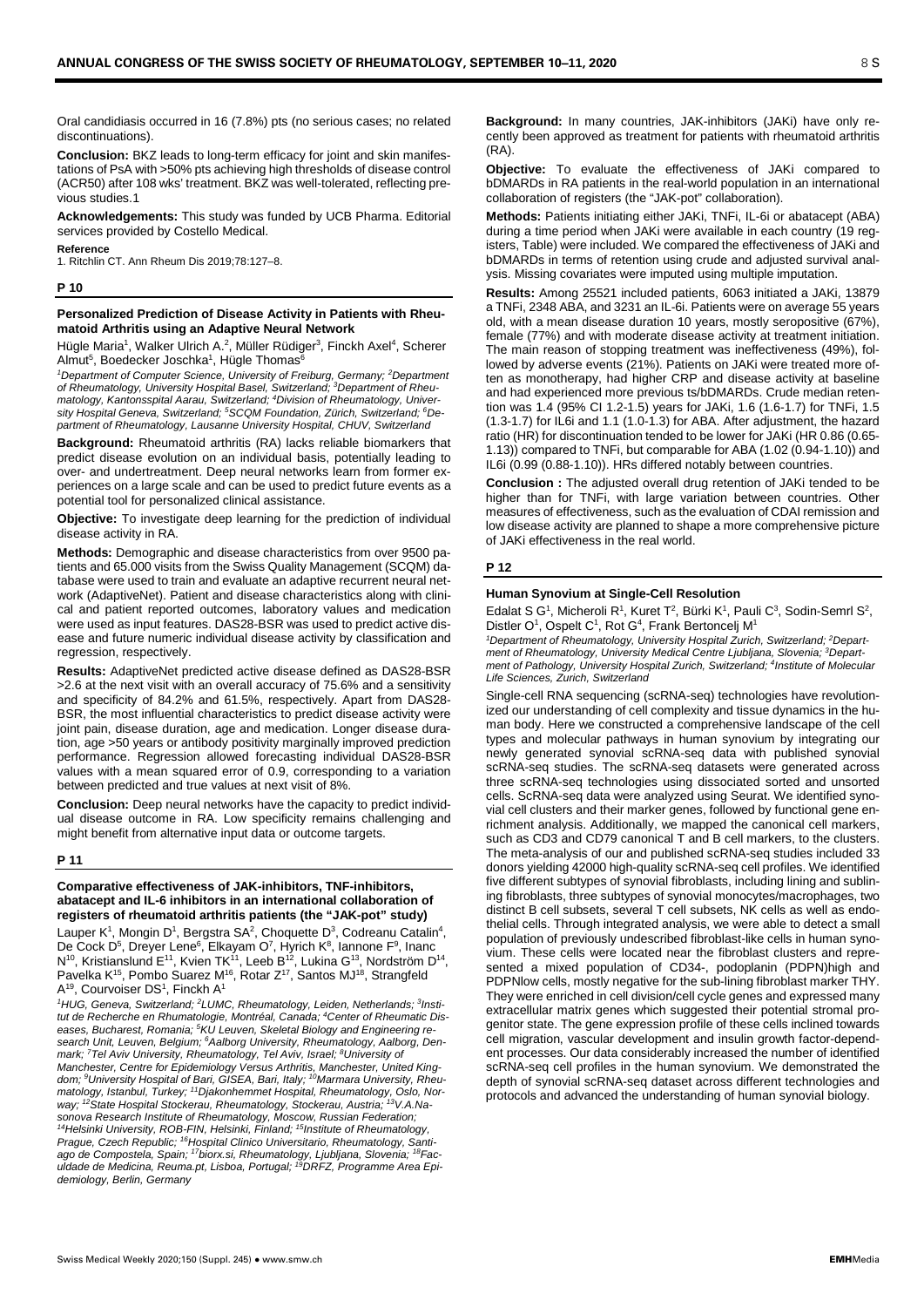### **P 13**

### **Real world effectiveness of baricitinib in the Swiss rheumatoid arthritis register (SCQM-RA)**

GILBERT Benoit<sup>1</sup>, LAUPER Kim<sup>1,2</sup>, COURVOISIER Delphine S.<sup>1</sup>, PERRIER Clémentine<sup>3</sup>, MUELLER Ruediger<sup>4</sup>, FINCKH Axel<sup>1</sup> *1Division of Rheumatology, Geneva University Hospitals, Geneva.; 2Centre for Epidemiology Versus Arthritis, Centre for Musculoskeletal Research, University of Manchester.; 3Eli Lilly (Suisse) SA, 16 Ch Des Coquelicots, CH-1214 Vernier.; 4Division of Rheumatology, Medical University Department, Kantonsspital Aarau, 5001 Aarau, Switzerland*

**Background:** Patients with rheumatoid arthritis (RA) intolerant or not responding adequately to conventional synthetic DMARD (csDMARD) usually receive biological DMARDs (bDMARDs) or targeted synthetic DMARDs (tsDMARDs) as 2nd line. Baricitinib (BARI), a once-daily oral selective Janus kinase inhibitor, is efficient in randomised controlled trials but still lacks evidence for effectiveness in real world settings.

**Objectives:** To characterise patients initiating treatment with BARI or other alternative bDMARDs, and to perform an analysis of drug maintenance.

**Methods :** This is an observational, prospective, cohort study, within the Swiss Clinical Quality Management register. All treatment courses (TC) initiated between 2017-09-01 and 2019-10-01 were considered, comparing TC with BARI (BARI group) to TC with alternative bDMARDs, either TNF inhibitors (TNFi group) or other mode of action bDMARDs (OMA group), excluding rituximab. Baseline characteristics were compared using ANOVA or χ2 tests. The crude drug maintenance was assessed by survival analysis (Kaplan-Meier). To correct for potential confounding factors, a Cox proportional hazard model was used. Missing values were imputed using multiple imputation with chained equations.

**Results:** During the study period, 979 TC were initiated (240 in BARI group, 461 in TNFi group and 278 in OMA group). BARI was prescribed to significantly older patients, with longer disease durations and more previous treatment failures. Unadjusted drug maintenance was significantly shorter in the TNFi compared to the BARI group (log rank  $p =$ 0.019). After adjustment for potential confounding factors, the hazard of TNFi discontinuation remained higher than for BARI (Hazard Ratio (HR) 1.48 (95% CI = [1.05 – 2.09]; p = 0.02)). A similar trend was observed when comparing the OMA drugs to BARI, with a HR for discontinuation of 1.42 (95% CI =  $[0.98 - 2.05]$ ; p = 0.06). Covariates significantly associated with decreased drug maintenance were concomitant csDMARD and concomitant glucocorticoids.

**Conclusions:** In this preliminary analysis, baricitinib was prescribed to older patients, with longer disease durations, and more previous treatment failures compared to alternative bDMARDs. Baricitinib demonstrated a significantly higher drug maintenance than TNFi, while similar trend was observed in comparison to OMA drugs.

**Conflict of interest:** This analysis has been made possible by financial support of Eli Lilly (Suisse) SA to the Geneva University Hospitals.

### **P 14**

**A multicenter, prospective, observational cohort study to evaluate the real-world safety and effectiveness of the Sandoz etanercept biosimilar (COMPACT), international interim analysis and Swiss patient characteristics**

Oehri M<sup>1</sup>, Hügle T<sup>2</sup>, Adam G<sup>4</sup>, Furlan F<sup>5</sup>, Bannert B<sup>3</sup>

*1Rheuma- und Schmerzzentrum Frauenfeld, Switzerland; 2Department of Rheumatology, University Hospital (CHUV), Lausanne, Switzerland; 3Department of Rheumatology, University Hospital Basel, Switzerland; 4Sandoz Pharmaceuticals AG, Rotkreuz, Switzerland; <sup>5</sup> Hexal AG, a Sandoz company, Holzkirchen, Germany*

COMPACT is a multicenter, prospective, non-interventional study to evaluate drug persistence, effectiveness and safety of SDZ-ETN (Sandoz-Etanercept) treatment in patients with different rheumatic diseases under real-world conditions.<sup>2</sup> Eligible are patients for whom SDZ-ETN was initiated by the treating physician in advance of enrollment in the study. We will report the study setup, the patient categorization into treatment groups, data from the first two international interim analysis and descriptive statistics of the patient population of the three contributing Swiss study centers. Patients were categorized based on prior therapy into 4 groups: (A) switch from other ETN; (B) switch from other biologic or targeted therapy; (C) biologic-naïve (D) DMARD-naïve RA. In total 1590 patients were recruited in Canada and 8 European countries including 33 Swiss patients. The study captures a real world cohort of patients, characterized by frequent comorbidities and frequent use of

non-rheumatic comedications particularly in those with RA. The first interim analysis in 2019 showed that baseline characteristics of these patients match with the expected demographic profiles for the three rheumatic diseases.2 The second interim analysis delivers initial data on disease activity and shows that comorbidities in RA patients are more frequently reported than in AS and PsA.2 No new safety signals were observed compared to previously published data on etanercept in rheumatic diseases.<sup>3-8</sup>

COMPACT is an ongoing observational study on treatment of RA/PsA/AS patients with SDZ-ETN generating data which depict a actual real-world clinical situation.

### **References**

- 1 www.swissmedicinfo.ch; accessed April 2020
- 2 Schmalzing M, et al Etanercept Biosimilar GP 2015 (Erelzi®) in Rheumatic Diseases: Interim Analysis of Real-World Data from COMPACT: A Multicentric, Prospective, Observational Cohort Study [abstract]. Arthritis Rheumatol. 2019; 71 (suppl 10).
- 3 Davis JC, et al. Ann Rheum Dis 2008;67:346-352.
- 4 Weinblatt ME, et al. Arthritis Care Res (Hoboken). 2011:Mar;63(3):373-82.
- 5 Matucci-Cerinic M, et al. RMD Open. 2018 Nov 14;4(2):e000757.
- 6 von Richter O, et al. Br J Clin Pharmacol. 2017;83:732–41
- 7 Griffiths CEM, et al. Br J Dermatol. 2017;176:928–38
- 8 Jaworski J, et al. Arthritis Res Ther. 2019;21:130

### **P 15**

### **Efficacy of Filgotinib in Patients with Rheumatoid Arthritis with Poor Prognostic Factors: Post Hoc Analysis of FINCH 3**

Rene Westhovens<sup>1</sup>, Daniel Aletaha<sup>2</sup>, Cecile Gaujoux-Viala<sup>3</sup>, Giovanni Adami<sup>4</sup>, Alan Matsumoto<sup>5</sup>, Paul Bird<sup>6</sup>, Osvaldo Messina<sup>7,8</sup>, Maya Buch<sup>9</sup>, Beatrix Bartok<sup>10</sup>, Zhaoyu Yin<sup>10</sup>, Ying Guo<sup>10</sup>, Thijs Hendrikx<sup>11</sup>, Gerd Burmester<sup>12</sup>

*1 Dept. of Development and Regeneration and Rheumatology, University Hospitals Leuven, Leuven, Belgium; 2Division of Rheumatology, Medical University of Vienna, Vienna, Austria; 3Department of Rheumatology, University de montpellier, Nîmes, France; 4Division of Clinical Immunology and Rheumatology, University of Verona, Verona, Italy; <sup>5</sup> Arthritis and Rheumatism Association, Wheaton, Maryland, United States of America; 6Department of Rheumatology Specialist Care, University New South Wales, Sydney, Australia; 7IRO Medical Center, Buenos Aires, Argentina; 8Department of Rheumatology, Cosme Argerich Hospital, Buenos Aires, Argentina; 9Division of Musculoskeletal and Dermatological Sciences, University of Manchester, Manchester, United Kingdom; 10Gilead Sciences, Inc., Foster City, California, United States of America; 11Galapagos BV, Leiden, Netherlands; 12Department of Rheumatology and Clinical Immunology, Charite University Hospital Berlin, Berlin, Germany*

**Introduction:** Patients with rheumatoid arthritis (RA) with poor prognostic factors (PPF) are at risk for progression if disease activity is not rapidly controlled. In FINCH 3 (NCT02886728), filgotinib, an oral, selective JAK1 inhibitor, was effective relative to methotrexate monotherapy in methotrexate-naïve patients with ≥1 PPF.1

**Methods:** This global, phase 3, double-blind, active-controlled study randomized methotrexate-naïve patients with moderately-to-severely active RA 2:1:1:2 to filgotinib 200 mg + methotrexate (treatment 1), filgotinib 100 mg + methotrexate (treatment 2), filgotinib 200 mg (treatment 3), or placebo + methotrexate up to week (W)52. This subgroup analysis included patients with 4 PPF at baseline (patients with PPF): erosions, RF or anti-CCP seropositivity, hsCRP ≥4 mg/L, and DAS(28)CRP >5.1. Comparisons were not adjusted for multiplicity.

**Results:** Of 1249 patients treated, 510 had all 4 PPF. At baseline, relative to the overall population, patients with PPF had longer mean disease duration; higher mean hsCRP, mTSS, DAS28(CRP), HAQ-DI, CDAI, and SDAI; and greater frequency of seropositivity for RF, anti-CCP, or both. Efficacy in patients with PPF was comparable to data from all patients. Patients with PPF receiving treatments 1 or 3 vs methotrexate had higher frequencies of ACR20/50/70 response (treatment 1, 86%/70%/54%; treatment 3, 82%/60%/44%; methotrexate, 75%/48%/28%) and greater improvement in HAQ-DI at W24; responses were numerically greater for treatment 1 vs treatments 2 or 3. Radiographic progression (W24) was lower in patients with PPF receiving treatments 1 and 3 vs methotrexate. Proportions of patients with PPF receiving treatments 1 or 3 who achieved DAS28(CRP) <2.6 at W24 were larger vs patients receiving methotrexate alone and numerically greater vs patients receiving treatment 2 (treatment 1, 54%; treatment 2, 32%; treatment 3, 40%; methotrexate, 21%). Higher proportions of patients with PPF receiving treatments 1 or 3 vs methotrexate also achieved CDAI ≤2.8, SDAI ≤3.3, and Boolean remission.

**Conclusion:** Filgotinib treatment provided rapid disease control in patients with RA with 4 PFF including improved physical function and less radiographic progression vs methotrexate alone in methotrexate-naïve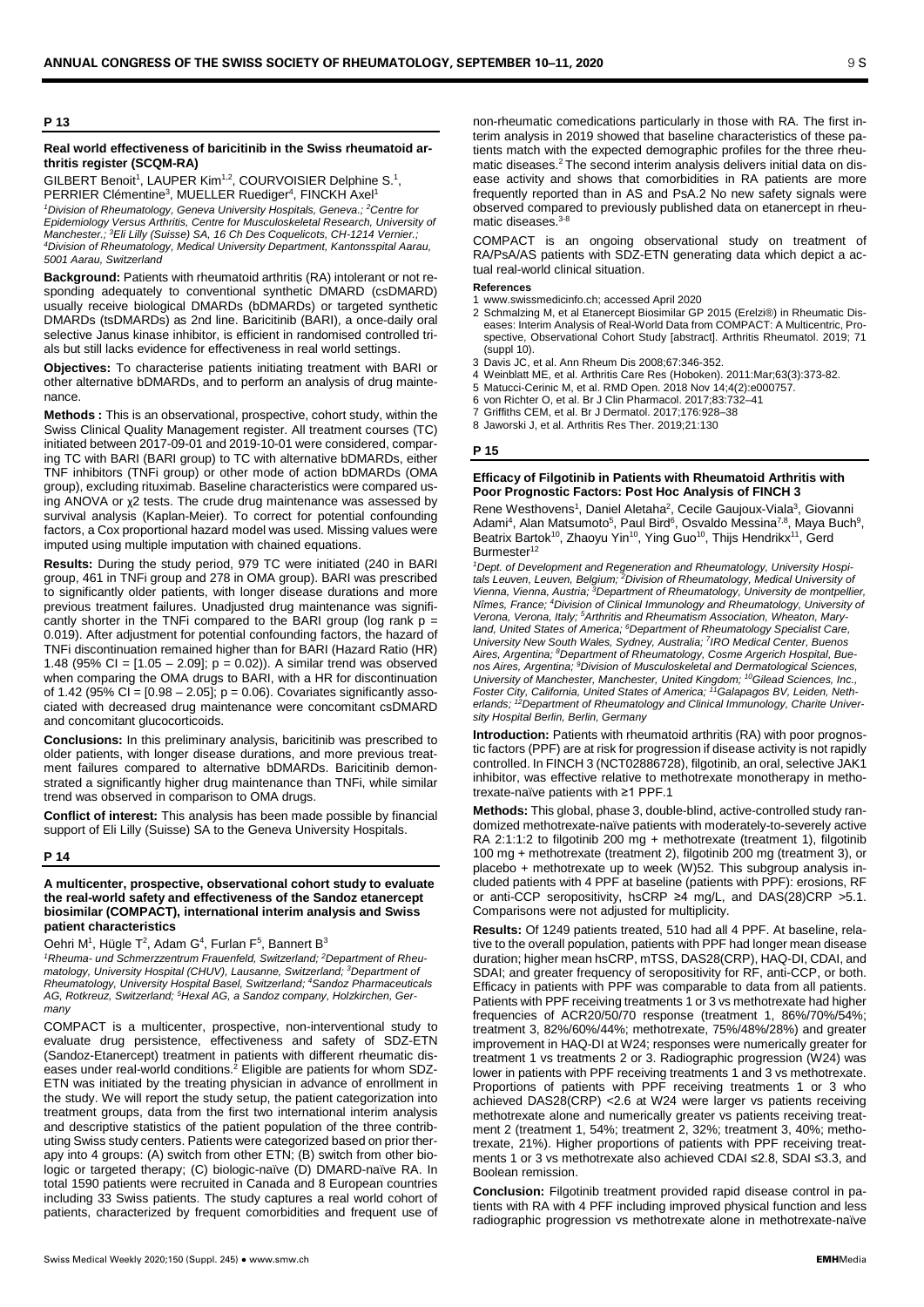patients. Additionally, W24 remission rates following treatments 1 or 3 were higher vs methotrexate monotherapy and numerically higher vs treatment 2.

### **Reference**

1. Westhovens et al. Ann Rheum Dis 2019;78(Suppl2):259–60.

### **P 16**

### **Efficacy and Safety of Filgotinib in Methotrexate-Naïve Patients with Rheumatoid Arthritis: FINCH 3 52-Week Results**

René Westhovens<sup>1</sup>, William Rigby<sup>2</sup>, Désirée van der Heijde<sup>3</sup>, Daniel Ching<sup>4</sup>, William Stohl<sup>5</sup>, Jonathan Kay<sup>6</sup>, Arvind Chopra<sup>7</sup>, Beatrix Bartok<sup>8</sup>, Franziska Matzkies<sup>8</sup>, Zhaoyu Yin<sup>8</sup>, Ying Guo<sup>8</sup>, Chantal Tasset<sup>9</sup>, John Sundy<sup>8</sup>, Angelika Jahreis<sup>8</sup>, Neelufar Mozaffarian<sup>10</sup>, Osvaldo Messina<sup>11,12</sup>, Robert Landewé<sup>13,14</sup>, Tatsuya Atsumi<sup>15</sup>, Gerd Burmester<sup>16</sup> *1Department of Development and Regeneration, and Rheumatology, University Hospitals Leuven, Leuven, Belgium; <sup>2</sup> Department of Medicine, and Microbiology and Immunology, Geisel School of Medicine at Dartmouth, Lebanon, North Hampshire, United States of America; 3Department of Rheumatology, Leiden University Medical Center, Leiden, Netherlands; 4Department of Rheumatology, Timaru Hospital, Timaru, New Zealand; <sup>5</sup> Division of Rheumatology, University of Southern California Keck School of Medicine, Los Angeles, CA, United States of America; 6UMass Memorial Medical Center and University of Massachusetts Medical School, Worcester, MA, United States of America; <sup>7</sup> Center for Rheumatic Diseases, Pune, India; 8Gilead Sciences, Inc, Foster City, CA, United States of America; 9Galapagos NV, Mechelen, Belgium; 10Ichnos Sciences, Paramus, NJ, United States of America; 11IRO Medical Center, Buenos Aires, Argentina; 12Division of Rheumatology, Cosme Argerich Hospital, Buenos Aires, Argentina; 13De*partment of Clinical Immunology and Rheumatology, Amsterdam University Medi<br>cal Center, Amsterdam, Netherlands; <sup>14</sup>Department of Rheumatology, Zuyderland *Hospital, Heerlen, Netherlands; 15Department of Rheumatology, Endocrinology and Nephrology, Hokkaido University, Sapporo, Japan; 16Department of Rheumatology and Clinical Immunology, Charité University Hospital Berlin, Berlin, Germany*

**Introduction:** Filgotinib (FIL) is a potent, selective, oral JAK1 inhibitor. FINCH3 assessed FIL efficacy and safety in methotrexate (MTX)-naïve patients with rheumatoid arthritis (RA); Week 24 primary outcome results were previously presented.1 Here we report FINCH3 (NCT02886728) results through Week 52.

**Methods:** This global, phase 3, double-blind, active-controlled study randomised MTX-naïve patients with moderately to severely active RA 2:1:1:2 to FIL 200mg once daily (QD) + MTX ≤20mg weekly (QW), FIL 100mg QD + MTX, FIL 200mg QD monotherapy + placebo, or placebo + MTX ≤20mg QW up to Week 52. Comparisons at Week 52 were not adjusted for multiplicity. Safety was assessed from adverse events and laboratory abnormalities.

**Results:** Of 1249 treated patients, 975 received study drug through Week 52. FIL efficacy was sustained up to Week 52. Proportions of patients achieving ACR20/50/70 (%) were increased with treatment with FIL 200 mg + MTX (n = 416; 75.0/62.3/47.8); FIL 100 mg + MTX (n = 207; 73.4/59.4/40.1); and FIL 200 mg monotherapy (n = 210; 74.8/61.4/45.2) versus MTX (n = 416; 61.8/48.3/29.8). FIL 200 mg + MTX, FIL 100 mg + MTX, and FIL 200 monotherapy also increased proportion achieving clinical disease remission by DAS28(CRP) <2.6 CDAI, SDAI, and Boolean criteria; improved HAQ-DI; and halted radiographic progression versus MTX alone. Safety was consistent with Week 24 data. Safety outcomes through Week 52 for FIL 200 mg + MTX, FIL 100 mg + MTX, FIL 200 mg monotherapy, and MTX (%) were: adverse event rate 76.4, 79.2, 68.1 and 73.3; serious adverse events 6.3, 6.3, 8.1 and 6.7; serious infections 1.2, 1.4, 2.4 and 1.9; herpes zoster 1.4, 1.4, 1.9 and 1.0; VTE 0, 0, 0 and 1.0; MACE (adjudicated) 1.0, 0.5, 1.0 and 0.5; malignancy 0.2, 0, 0 and 1.0; and death 0.7, 0.5, 0 and 0.

**Conclusion:** Efficacy of FIL 200mg + MTX, FIL 100mg + MTX, and FIL 200mg monotherapy was sustained through Week 52, with faster onset1 and consistently numerically greater efficacy for FIL 200mg versus FIL 100mg. No new safety signals were observed.

### **Reference**

1. Westhovens, et al. Ann Rheum Dis. 2019;78(Suppl2):259–60.

### **P 17**

**Filgotinib provided rapid and sustained relief of pain and fatigue and improved health-related quality of life in patients with rheumatoid arthritis and inadequate response to biologic DMARDs: Results from the FINCH 2 study**

Westhovens R<sup>1</sup>, Walker D<sup>2</sup>, Takeuchi T<sup>3</sup>, Bartok B<sup>4</sup>, Rao S<sup>4</sup>, Lee I-H<sup>4</sup>, Besuyen R $^5$ , Gottenberg J-E $^6$ , Genovese M C $^7$ 

*1Department of Development and Regeneration, and Rheumatology, University Hospitals Leuven, Leuven, Belgium; 2Department of Rheumatology, Northumbria* *Healthcare Trust, North Shields, United Kingdom; 3Division of Rheumatology, Keio University School of Medicine, Tokyo, Japan; 4Gilead Sciences, Inc., Foster City, CA, United States of America; 5Galapagos BV, Leiden, Netherlands; 6De*partment of Rheumatology, Strasbourg University Hospital, Strasbourg, France,<br><sup>7</sup>Division of Rheumatology and Immunology, Stanford University, Stanford, CA, *United States of America*

**Introduction:** EULAR guidelines recommend a treat-to-target approach focusing on reducing inflammation to prevent joint damage, physical disability, and mortality.<sup>1</sup> However, patients consider pain and fatigue reduction, maintenance of physical function, and improvement in healthrelated quality of life (HRQoL) important.<sup>2</sup> In the FINCH2 study, filgotinib (FIL) — an oral, selective Janus kinase 1 inhibitor—in combination with conventional synthetic (cs) DMARD significantly improved signs and symptoms of rheumatoid arthritis (RA) in patients with an inadequate response to a biologic DMARD (bDMARD-IR) compared with placebo  $(PRO).$ <sup>3</sup>

**Methods:** Patients in this double-blind, randomised study (NCT02873936) received FIL 200mg, FIL 100mg, or PBO while continuing csDMARD therapy. Patient reported outcomes (PROs) were collected prospectively for assessment of pain (VAS pain scale), fatigue (FACIT-Fatigue), and HRQoL (SF-36). Changes from baseline for each PRO at each time point up to Week (W) 24 were analysed.

**Results:** 448 patients were randomised and treated (FIL 200mg, n = 147; FIL 100mg, n = 153; PBO, n = 148); 381 (85.0%) completed the study. Baseline mean (SD) VAS pain scale was 67 (21.0), SF-36 physical component summary (PCS) was 31.1 (7.89), SF-36 mental component summary (MCS) was 44.3 (11.6), and FACIT-FACIT-fatigue score was 24.4 (11.6); baseline values did not vary between treatment groups. Significantly greater improvements in VAS pain scores began at W2 and were maintained through W24 for patients on either dose of FIL vs PBO. FIL 200mg significantly improved patients' fatigue at W4, W12, and W24 compared with PBO, and at W4 and W12 for those on FIL 100mg. HRQoL related to physical functioning (SF-36 PCS) was significantly enhanced at W4, W12, and W24 with both doses of FIL versus PBO. Improvements to mental-health-related QoL (SF-36 MCS) were reported for FIL as early as W4 and maintained through W24, statistically significant improvements at W4 and W12 for FIL 200mg vs PBO.

**Conclusion:** In a bDMARD-IR patient population with refractory disease and significant disease at baseline, FIL treatment—coadministered with csDMARD therapy—was able to provide rapid and sustained improvements in key measures of pain, HRQoL, and fatigue as reported by patients.

### **References**

1 Smolen, et al. Ann Rheum Dis. 2017;76:960–77.

- 2 Fautrel, et al. Rheumatol Int. 2018;38:935–47.
- 3 Genovese, et al. JAMA. 2019;322(4):315–25.

### **P 18**

### **Characterisation of Depth of Response, Including 50% Improvement in ACR Components at Week 12 and Remission at Week 24, Following Treatment with Filgotinib Compared with Methotrexate or Adalimumab in Patients with Rheumatoid Arthritis**

Westhovens R<sup>1</sup>, Burmester G R<sup>2</sup>, Aletaha D<sup>3</sup>, Pope J<sup>4</sup>, Tanaka Y<sup>5</sup>, Durez P<sup>6</sup>, Gómez-Centeno A<sup>7</sup>, Pechonkina A<sup>8</sup>, Bartok B<sup>8</sup>, Matzkies F<sup>8</sup>, Ye L<sup>8</sup>, Yin Z<sup>8</sup>, Besuyen R<sup>9</sup>, Rigby W<sup>10</sup>, Combe B<sup>11</sup>

*1 Department of Development and Regeneration, and Rheumatology, University Hospitals Leuven, Leuven, Belgium; 2Department of Rheumatology and Clinical Immunology, Charité University Hospital Berlin, Berlin, Germany; <sup>3</sup> Division of Rheumatology, Medical University Vienna, Vienna, Austria; <sup>4</sup> Division of Rheumatology, Epidemiology and Biostatistics, Univ Western Ontario, Schulich School of Medicine, London, Ontario, Canada; 5First Department of Internal Medicine, Univ of Occupational and Environmental Health, Japan, Kitakyushu, Japan; 6Division of Rheumatology, UCL Saint-Luc, Institut de Recherche Expérimentale et Clinique, Brussels, Belgium; 7Department of Rheumatology, Hospital Quirósalud Barcelona, Barcelona, Spain; 8Gilead Sciences Inc., Foster City, California,* United States of America; <sup>9</sup>Galapagos BV, Leiden, The Netherlands; <sup>10</sup>Depart*ment of Microbiology and Immunology, Geisel School of Medicine at Dartmouth, Lebanon, New Hampshire, United States of America; 11Department of Rheumatology, Univ Montpellier, Montpellier, France*

**Introduction:** Filgotinib (FIL) an oral, potent, selective JAK1 inhibitor showed favourable efficacy at week (W)12 and W24 of treatment for rheumatoid arthritis (RA) compared with methotrexate (MTX) monotherapy (mono) in FINCH 3 (NCT02886728) and with placebo (PBO) or adalimumab (ADA) in FINCH 1 (NCT02889796). 50% clinical improvement from baseline at W12 is a key checkpoint for RA treatment.1 These post hoc analyses evaluated FIL treatment effect on improvement in ACR components at W12 and remission at W24 in FINCH 3 and FINCH 1.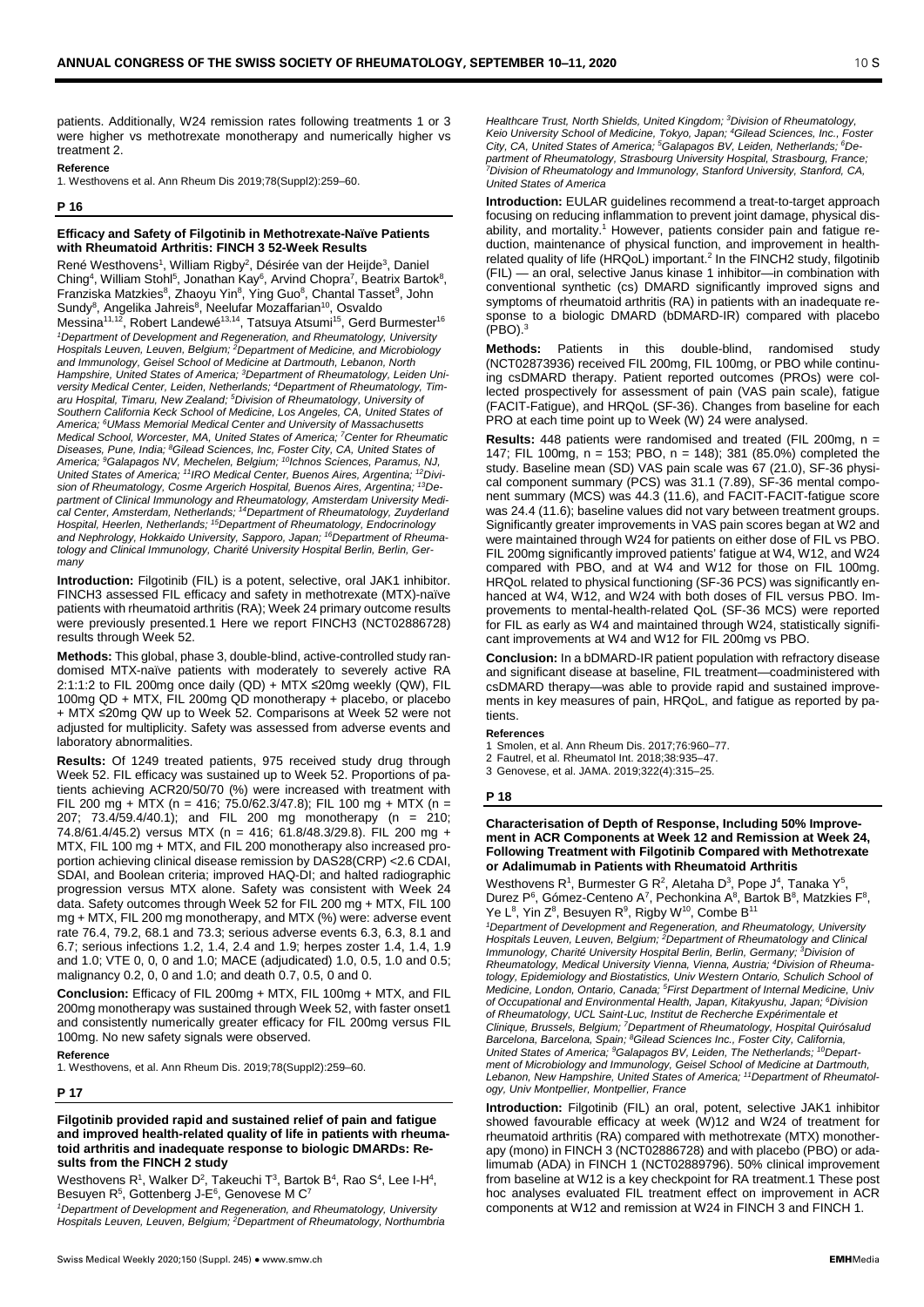**Methods:** FINCH 3 and FINCH 1 were global, phase 3, double-blind studies in patients (pts) with active RA. In FINCH 3, MTX-naïve pts were randomised 2:1:1:2 to once-daily (QD) oral FIL 200 mg + weekly MTX, FIL 100 mg + MTX, FIL 200 mg mono + PBO, or PBO + MTX mono up to W52. In FINCH 1, pts with inadequate response to MTX (MTX-IR) on a background of stable MTX were randomised (3:3:2:3) to oral FIL 200 or 100 mg QD, subcutaneous ADA 40 mg Q2W, or PBO up to W52. Post hoc analyses evaluated proportions of pts with 50% improvement from baseline in each ACR component and in all 7 ACR components (ACR50c) at W12, and proportions of pts with ACR50c at W12 achieving clinical remission at W24. Comparisons between treatments were not adjusted for multiplicity; subgroup comparisons are descriptive.

**Results:** 1249 pts in FINCH 3 and 1755 pts in FINCH 1 were analysed. A greater proportion of pts (%) in FINCH 3 and FINCH 1 receiving FIL 200mg+MTX (26.2 and 18.5, respectively), FIL 100mg+MTX (19.3 and 12.5, respectively) and FIL mono (22.9, FINCH 3) vs MTX mono (6.0, FINCH 3) or PBO+MTX (2.5, FINCH 1) achieved ACR50c at week 12 (p <0.001). A numerically higher proportions of pts on FIL 200 mg+MTX vs FIL 100 mg+MTX (both studies) or ADA + MTX (FINCH 1) achieved ACR50c and individual components at week 12. Proportions of pts achieving CDAI ≤2.8 or Boolean remission at W24 were higher for pts with vs without ACR50c at W12.

**Conclusions:** In MTX-naïve and MTX-IR pts with RA, FIL treatment was more effective vs MTX (FINCH 3) or PBO (FINCH 1) for achieving ACR50c at W12—a potential predictor of remission at W24. Proportions of pts achieving ACR50c at W12 were numerically higher for pts receiving FIL 200 mg + MTX vs FIL 100 mg + MTX (both studies) or ADA + MTX (FINCH 1).

### **Reference**

1. Smolen JS, et al. Ann Rheum Dis. 2017;76:960–77.

### **P 19**

### **COVID-19 driven care changes in high risk patients from an outpatient to a community setting - a quality improvement survey** Daly ML<sup>1,3</sup>, Zimmer A<sup>2</sup>, Stickling J<sup>4</sup>, Daikeler T<sup>3</sup>, Grossman FF<sup>4</sup>

*1University Hospital Basel, Medical Outpatient Department; 2University Hospital Basel, Neurologic Clinic and Policlinic; 3University Hospital Basel, Rheumatology Clinic; 4University Hospital Basel, Department of Medicine, Division of Nursing*

**Background:** COVID-19 has led to a change in care for patients with chronic conditions, involving a transfer of drug administration from an outpatient to a community setting.

**Aim :** To investigate patient preferences for treatment settings in the light of the current pandemic.

**Methods :** Patients, who prior to the pandemic had attended two different outpatient clinics in a university hospital for their infusions or injections, were interviewed by telephone. The semi-structured interviews were analyzed using qualitative and quantitative methods.

**Results :** Of the 49 participants with either anti-inflammatory or immunoglobulin treatments, 49% switched from subcutaneous injections in the hospital to the community setting, 36.7% from intravenous infusions in the hospital to subcutaneous administration at home and 14.3% moved to intravenous infusions at home. During the pandemic 80.9% wanted to continue their treatment at home, but post the pandemic 46.8% were opting to go back to the hospital. Satisfaction was high with both settings, slightly favoring drug administration in hospital. Qualitative data shows that patients while emphasizing the importance of the relationship with the healthcare team had increased concerns about safety because of COVID-19.

**Conclusions :** The pandemic introduced changes in care in our highly specific patient group, some of which might be positive. The COVID-19 pandemic served as a mirror in which we were able to review and reflect on our model of care. Asking patients about their preferences, including drug application setting, providing self-management support but also monitoring effectiveness and side effects, should be continued during a crisis and beyond and warrants long term follow-up.

### **P 20**

### **Ultrasound lesions associated with of hydroxyapatite rheumatisms in the shoulder**

Zufferey P<sup>1</sup>, Orlik L<sup>1</sup>, Dumusc A<sup>1</sup> *1RHU, DAL, CHUV, university of Lausanne*

**Background:** Calcifications (due to BCP crystal deposition) are a common finding in patients with acute inflammatory episodes but also chronic shoulder pain. Ultrasound is a well suited tool for the detection of such calcifications but also for all the associated lesions that could be responsible for the symptoms.

**Objective:** The goal of the study was to compare the echographic characteristics of patients with BCP calcifications in the rotator cuff and shoulder pain to those with no signs of calcification.

**Methods:** In this retrospective transversal case-control study of 465 patients with shoulder pain, 125 patients with rotator cuff calcification (RCC) were compared to 125 patients without calcification randomly extracted from the same registry. Subgroups were defined according to the type and the duration of symptoms (Hyperacute painful shoulder, subacute inflammatory symptoms and chronic mechanical pain). The frequency and the types of associated lesions were compared between the two groups according to these different clinical presentations. The aspect of the calcifications were also analyzed in relation with the different clinical presentations.

**Results:** More than a 1/3 of the patients with calcifications (35% in chronic and 43% in acute symptom groups) had no other echo graphic lesions compared to < 5% of patients without calcification. Calcifications were rarely associated with partial or total rotator cuff rupture ( <10% against 25% without, p: 0.007). Arc shaped calcifications with shadow were rarely found in acute flares. Most calcifications in hyperalgic shoulders were either soft without shadowing suggesting a calcification already in the course of dissolution or heterogeneous with some cysts suggesting a partial dissolution of the calcification

**Conclusions:** Lesions of the rotator cuff are significantly less frequent in patients with shoulder pain associated with calcification than without especially tendon ruptures. Ultrasound aspect of the calcification suggest the type of symptoms.

### **P 21**

### **Opioids prescription negatively predict home discharge: data from a rheumatology ward of a Swiss tertiary hospital**

Dumusc A<sup>1</sup>, Valerio F<sup>1</sup>, Hügle T<sup>1</sup>

*1Rheumatology Department, Lausanne University Hospital (CHUV), Lausanne, Switzerland*

**Background:** Opioids prescription has come under intense scrutiny as opioids abuse is a major public health issue. Chronic opioid use is common among patients with rheumatic diseases. There are data showing that opioids are associated with a higher mortality in osteoarthritis patients receiving joint replacement. However, more data are needed on opioids use and prescription in rheumatology inpatients.

**Objectives:** To evaluate inpatient characteristics on opioid prescription at discharge from our rheumatology ward in 2017 and 2020.

**Methods:** We prospectively recorded analgesics prescription patterns of paracetamol, nonsteroidal anti-inflammatory drugs, weak (tramadol/codeine) and strong opioids at discharge for all patients hospitalized in the Rheumatology Department from May to October 2017 and from October 2019 to March 2020. Statistical analyses consisted of descriptive statistics and multivariate logistic regression. P≤0.05 was considered statistically significant.

**Results:** We analysed 323 hospital inpatient stays of 299 patients (mean age 63 years). At discharge, 24% of patients were on weak opioids (tramadol/codeine) and 24% were on strong opioids, at a fixed dosage. Overall, a minority of patients were on opioids monotherapy (17% for weak opioids and 25% for strong opioids), the majority receiving combined treatments with WHO class I analgesics. The highest rate of opioids prescription at discharge was observed in patients hospitalized for osteoporotic fracture (38%) and severe low back pain (35%). At discharge, 35% of patients transferred to a transitional care unit were on opioids compared to only 16% of the patients discharged home. The majority of patients being on opioids when transferred to a transitional care unit were on opioids when discharged home (88%). Opioids prescription at discharge was associated with opioids treatment at admission (13.1, 2.4 to 73.0, adjusted OR, 95%CI) and negatively associated with home discharge in multivariate analysis (0.2, 0.1 to 0.4, adjusted OR, 95%CI). There was no significant association between inpatient stay length and opioids prescription at discharge. Between 2017 and 2020, we observed a similar rate of opioids prescription at discharge.

**Conclusion:** Analysis of opioids prescription from a Swiss rheumatology department of a tertiary hospital show frequent opioids prescription at inpatients discharge, mainly for non-inflammatory disorders. Opioids prescription negatively predict home discharge.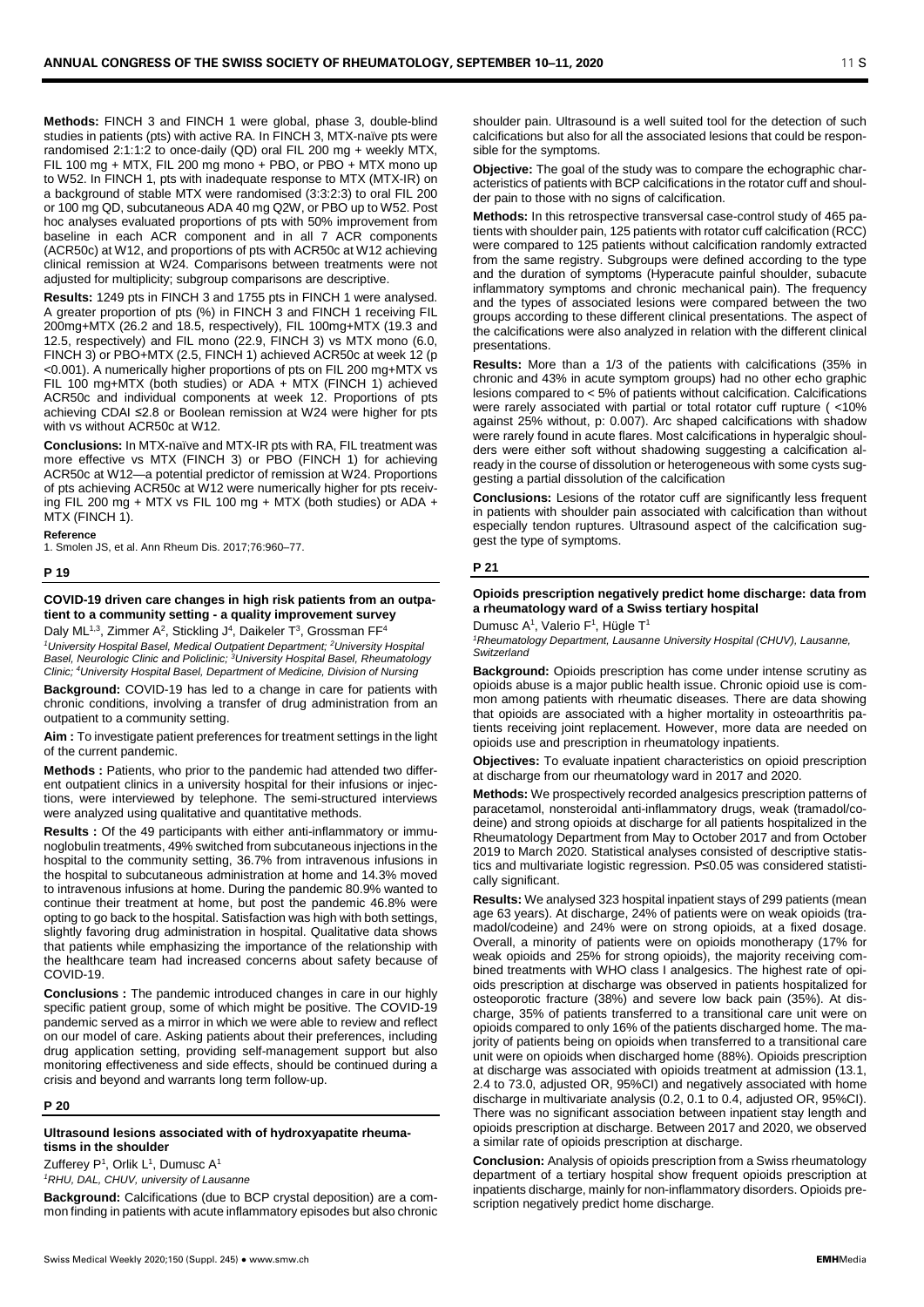### **P 22**

### **Transitional care in Rheumatology: Current practice in Switzerland**

Berben Lut<sup>1</sup>, Sigg Nora<sup>1</sup>, Daly Mary Louise<sup>1</sup>, Bachmann Stefan<sup>2</sup>, Baer Walter<sup>2</sup>, Becher Christine<sup>3</sup>, Berthet Gérald<sup>4</sup>, Bolt Isabel<sup>5</sup>, Dan Diana<sup>6</sup>, Enderlin Steiger Susanna<sup>7</sup>, Fröhlich Johannes<sup>8</sup>, Hasler Paul<sup>9</sup>, Hofer Michaël<sup>10</sup>, Huemer Christian<sup>11</sup>, Kaiser Daniela<sup>12</sup>, Marcoli Natalie<sup>13</sup>, Palmer Sarott Seraina<sup>14</sup>, Rottländer Yella<sup>15</sup>, Schmid Gernot<sup>16</sup>, Soennichsen Christa<sup>17</sup>, Strahm Furler Laura<sup>8</sup>, Vanoni Federica<sup>18</sup>, Wildi Lukas<sup>19</sup>, Wörner Andreas<sup>1</sup>, Daikeler Thomas<sup>20</sup>

<sup>1</sup>Department of pediatric rheumatology, University Children's Hospital Basel, Swit-<br>zerland; <sup>2</sup>Department of pediatric rheumatology, Cantonal Hospital Graubünden, *Switzerland; 3Department of nursing development, University Children's Hospital Basel, Switzerland; 4Department of pediatric rheumatology, Cantonal Hospital Aarau, Switzerland; 5Department of pediatric rheumatology, University Children's Hospital Bern, Switzerland; 6Department of rheumatology, Lausanne University Hospital, Switzerland; 7Department of rheumatology, University Hospital Zürich,* Switzerland; <sup>8</sup>Department of rheumatology, University Hospital Bern, Switzerland;<br><sup>9</sup>Department of rheumatology, Cantonal Hospital Aarau, Switzerland; <sup>10</sup>Depart*ment of pediatric rheumatology, Lausanne University Hospital, Switzerland; 11Department of pediatric rheumatology, Children's Hospital of Eastern Switzerland, Switzerland; 12Department of pediatric rheumatology, Cantonal Hospital Luzern, Switzerland; 13Department of rheumatology, Regional Hospital Lugano, Switzerland; 14Department of pediatric rheumatology, University Children's Hospital Zürich, Switzerland; 15Department of rheumatology, Cantonal Hospital St. Gallen, Switzerland; 16Department of rheumatology, Cantonal Hospital Luzern, Switzerland; 17Department of pediatric rheumatology, Cantonal Hospital Winterthur, Switzerland; 18Department of pediatric rheumatology, Regional Hospital Bellinzona, Switzerland; 19Department of rheumatology, Cantonal Hospital Winterthur, Switzerland; 20Department of rheumatology, University Hospital Basel, Switzerland*

Most children with rheumatic diseases need ongoing medical care during adolescence and adulthood. A good transition into adult rheumatology is essential. A structured transition process has therefore been recommended by the European League Against Rheumatism (EULAR) and the Pediatric Rheumatology European Society (PReS). However, these recommendations are not yet widely implemented.

The aim of this study was to assess the current practice of transitional care (TC) in Switzerland in relation to EULAR/PReS standards and to describe gaps and challenges in following the recommendations.

All 10 pediatric Swiss rheumatology clinics offering transition service to adult care agreed to participate. In each clinic the responsible pediatric and adult ( $n = 20$ ) rheumatologist were separately interviewed using a structured manual addressing EULAR/PReS transitional care standards.

The number of patients in follow-up in pediatric centers ranged from 50- 363 (median 140). Fifteen of 20 rheumatologists reported to have a written procedure for TC. Three pediatric and two adult rheumatologists used a checklist. The start of TC varied between the ages of 11 and 20. Adherence to medication/appointments followed by disease activity and age were rated as important for initiating TC. Topics discussed most often during consultations were vocational issues ( $n = 17$ ), effects of alcohol and smoking on disease ( $n = 16$ ), medication ( $n = 16$ ) and the impact of disease on daily life ( $n = 16$ ), sexuality, fertility and pregnancy ( $n = 15$ ). All pediatric teams performed consultations with the patients alone whereas only 2 performed consultations with the parents alone. Only 2 centers had a TC coordinator. Slightly more pediatric (70%) than adult (60%) rheumatologists rated their TC process as good/very good. Only half of the adult, but all pediatric rheumatologists evaluated support provided for self-management skills of the adolescents as good/very good. None of the physicians carried out formal evaluations of their TC, including patient satisfaction. The main barriers identified for further development of local TC included lack of funding and staff.

The current practice of TC in Swiss rheumatology centers is heterogeneous. About half of the rheumatologists were satisfied with their current practice, although no structured evaluation was conducted. To ensure that patients' needs are sufficiently addressed during transition further evaluation within the network of pediatric and adult rheumatologists is needed.

### **P 23**

### **The long non-coding RNA HOTAIR regulates PI3K/AKT and Wnt pathways in synovial fibroblasts from lower extremities.**

Elhai M<sup>1</sup>, Maciukiewicz M<sup>1</sup>, Micheroli R<sup>1</sup>, Frank-Bertoncelj M<sup>1</sup>, Klein K<sup>1</sup>, Distler O<sup>1</sup>, Ospelt C<sup>1</sup>

*1Center of Experimental Rheumatology, Department of Rheumatology, University Hospital Zurich, Switzerland*

**Background:** Mechanisms involved in joint patterning of rheumatic diseases remain unknown. The long non-coding RNA HOTAIR is exclusively expressed in synovial fibroblasts (SF) from lower extremity joints. HOTAIR regulates the epigenetic landscape by modulating H3K27me3 histone marks. Here, we analysed the function of HOTAIR in SF.

**Methods:** HOTAIR was silenced in knee SF from osteoarthritis (OA) patients by GapmeRs. ChIP-sequencing of H3K27me3 marks and RNAsequencing were performed in GapHOTAIR and control-transfected SF 48h after transfection ( $n = 3$ ). Enriched pathways and protein interactions were analyzed using KEGG networks. Regulated genes were confirmed by real-time PCR in SF from OA and rheumatoid arthritis (RA) patients  $(n = 8)$ . Signaling pathways were studied by Western blotting  $(n = 5)$  and by the TOP/FOP reporter system for canonical Wnt pathway ( $n = 4$ ). The expression of HOTAIR was studied after stimulation with TNF-α in SF (n  $=$  17) and correlated with TNF- $α$ -expression in synovial tissues from RA patients (n = 10). Functional changes were studied (adhesion, proliferation, migration and apoptosis).

**Results:** ChIP sequencing showed 2'376 genes with differential expression of H3K27me3 marks between GapHOTAIR SF and controls. Transcripts, which lost the repressive H3K27me3 mark and were overexpressed in GapHOTAIR SF, were mainly involved in the PI3K/AKT signalling pathway and in canonical Wnt signaling. From the PI3K/AKT pathway, we confirmed the overexpression of  $\overline{F}GF8$  ( $p = 0.01$ ) and a down-regulation of FGFR2 and FGF7 (p <0.05). Invalidation of HOTAIR led to an increased phosphorylation of AKT. Regarding Wnt signaling, CTNNB1 was overexpressed (p <0.01), whereas other genes belonging to the canonical Wnt pathway were down-regulated. Functionally, invalidation of HOTAIR led to a decrease in canonical Wnt signaling ( $p = 0.01$ ). TNF-α stimulation led to a 2.1±0.3 decrease in HOTAIR expression in SF (p <0.0001) and was inversely correlated with HOTAIR in the RA synovium ( $r = -0.72$ ;  $p = 0.02$ ). GapHOTAIR SF were characterized by an impairment in migratory properties (p <0.0001) and an increase in sensitivity to Fas-induced apoptosis (p <0.05).

**Conclusion:** HOTAIR regulates PI3K/AKT and the canonical Wnt pathway by epigenetic and transcriptional mechanisms. Downregulation of HOTAIR induces changes in the behavior of SF and might influence the phenotype of chronic arthritis in joints of the lower extremities with implications for disease severity and therapy.

### **P 24**

### **Development and validation of a new patient reported outcome measure for systemic sclerosis: the EULAR Systemic sclerosis Impact of Disease (ScleroID) questionnaire**

Becker MO<sup>1</sup>, Dobrota R<sup>1</sup>, Garaiman A<sup>1</sup>, Fligelstone K<sup>2</sup>, Kennedy A<sup>2</sup>, Roennow A<sup>2</sup>, Allanore Y<sup>3</sup>, Carreira P<sup>4</sup>, Czirják L<sup>5</sup>, Denton C<sup>6</sup>, Hesselstrand  $R^7$ , Sandqvist G<sup>7</sup>, Kowal-Bielecka O<sup>8</sup>, Bruni C<sup>9</sup>, Matucci-Cerinic M<sup>9</sup>, Mihai C<sup>1</sup>, Gheorghiu AM<sup>10</sup>, Müller-Ladner U<sup>11</sup>, Sexton J<sup>12</sup>, Heiberg  $T^{13}$ , Distler O<sup>1</sup>

*1Department of Rheumatology, University Hospital Zurich, Zurich, Switzerland; 2 Federation of European Scleroderma Associations (FESCA); <sup>3</sup> Department of Rheumatology, University Paris Descartes and Cochin Hospital, Paris, France; 4 Department of Rheumatology, Hospital Universitario, 12 de Octubre, Madrid, Spain; 5Department of Immunology and Rheumatology, Faculty of Medicine, University of Pécs, Pécs, Hungary; 6Centre for Rheumatology, Royal Free and University College London Medical School, Royal Free Campus, London, United Kingdom; <sup>7</sup> Department of Rheumatology, Lund University, Lund, Sweden; 8Department of Rheumatology and Internal Medicine, Medical University of Bialystok, Bialystok, Poland; 9Department of Rheumatology, University of Florence, Florence, Italy; 10Department of Internal Medicine and Rheumatology, Cantacuzino Hospital, Carol Davila University of Medicine and Pharmacy, Bucharest, Romania; 11Department of Rheumatology and Clinical Immunology, Justus-Liebig University Giessen, Kerckhoff-Klinik Bad Nauheim, Bad Nauheim, Germany; 12Department of Rheumatology, Diakonhjemmet Hospital, Oslo, Norway; 13Department of Health and Social Sciences, Oestfold University College, Oslo, Norway*

**Objectives:** Patient reported outcome measures (PROM) are important for clinical practice and research. Given the unmet need for a comprehensive PROM for systemic sclerosis (SSc), the ScleroID questionnaire was developed by a joint team of patients with SSc and medical experts.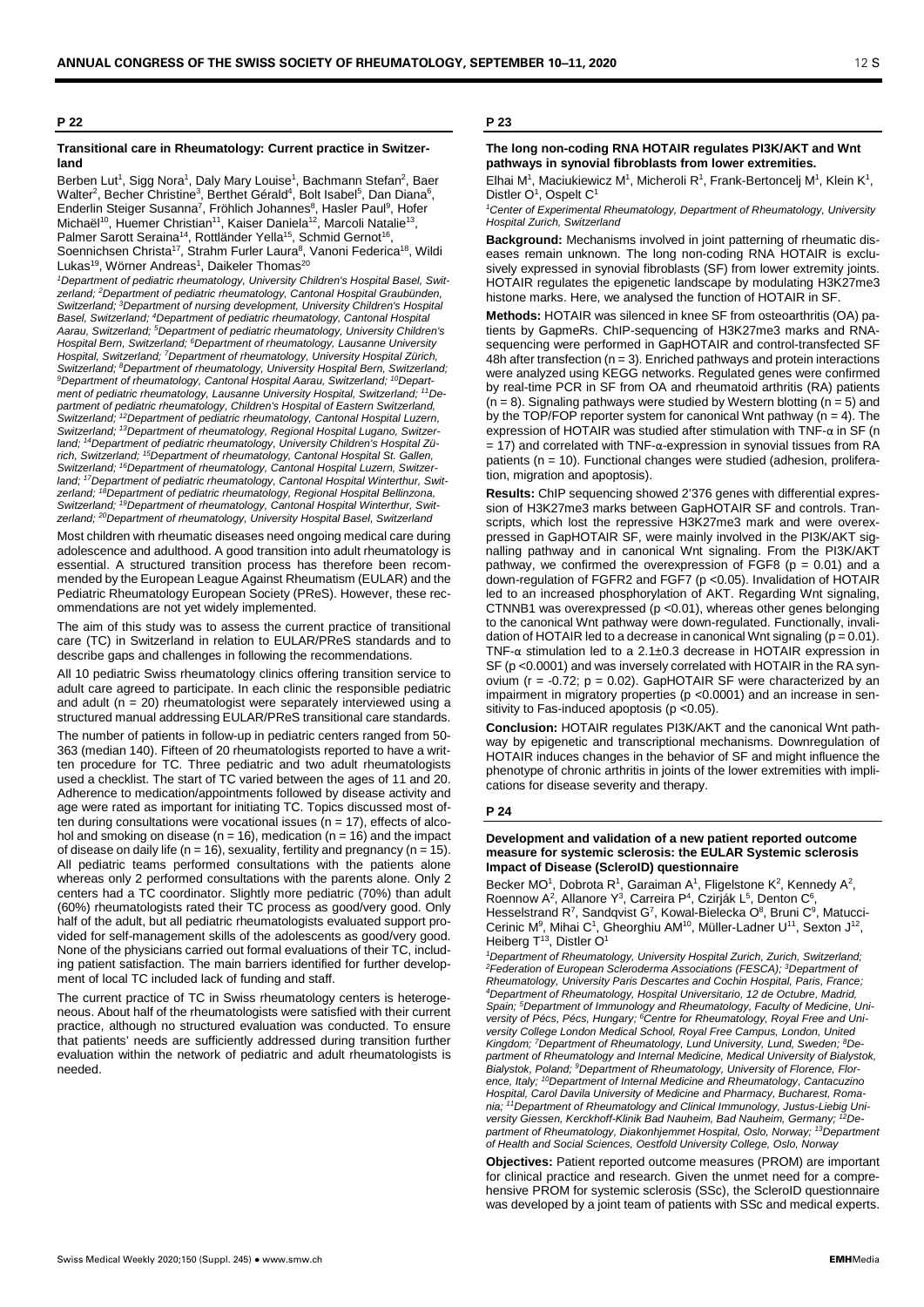This is intended as a brief, specific, patient-derived, disease impact score for research and clinical use in SSc.

**Methods:** This EULAR-endorsed project involves 11 European expert SSc centers. Patients fulfilling the ACR/EULAR 2013 criteria were prospectively included since 05/16 in a large observational cohort study. Patients completed the ScleroID and comparators SHAQ, EQ5D, SF36. They also weighted the 10 dimensions of the ScleroID by distributing 100 points according to the perceived impact on their health. The final score calculation is based on the ranking of the weights. The validation study included a reliability arm and a longitudinal arm, evaluating sensitivity to change at follow-up.

**Results:** Of the 472 patients included at baseline, 109 patients also had a reliability visit and 113 patients a follow-up visit. 84.5% of patients were female, 29.8% had diffuse SSc, mean age was 54.6 years, and mean disease duration 9.5 years. The highest weights were assigned by the patients to Raynaud`s phenomenon, fatigue, hand function and pain, confirming our previous results. The total ScleroID score showed good Spearman correlation coefficients with the comparators (SHAQ, 0.73; EQ5D -0.48; Patient's global assessment, VAS 0.77; HAQ-DI 0.62; SF36 physical score -0.62; each p <0.001). The internal consistency was good: Crohnbach's alpha 0.866, similar to SS-HAQ (0.88) and higher than EQ5D (0.77). The ScleroID had a very good reliability: intra-class correlation coefficient 0.839 (ranging 0.608 to 0.788 for the individual items), superior to all comparators. Twenty of 113 patients reported a change in their disease status at follow up. Sensitivity to change: the standardized response mean was 0.34 for the total ScleroID score and highest for lower GI (0.633) and life choices domains (0.521), superior to all other PROM in this study.

**Conclusions:** The EULAR ScleroID is a novel PROM designed for use in clinical practice and clinical trials to reflect the disease impact of SSc, showing good performance in the validation study. Importantly, Raynaud syndrome, impaired hand function, pain and fatigue were the main patient reported drivers of disease impact.

### **P 25**

### **Clinical correlates and relevance of UCLA GIT 2.0 for esophagitis and indication for esophagogastroduodenoscopy in real-life patients with systemic sclerosis**

Zampatti N.<sup>1</sup>, Garaiman A.<sup>1</sup>, Jordan S.<sup>1</sup>, Becker M. O.<sup>1</sup>, Maurer B.<sup>1</sup>, Dobrota R.<sup>1</sup>, Distler O.<sup>1</sup>, Mihai C.<sup>1</sup>

*1Department of Rheumatology, University Hospital Zurich, Zurich, Switzerland*

**Background:** The gastrointestinal (GI) tract is frequently involved in systemic sclerosis (SSc). The University of : California Los Angeles Scleroderma Clinical Trial Consortium Gastrointestinal Tract Instrument 2.0 (UCLA GIT 2.0) is validated to capture GI morbidity in patients with SSc. The routine clinical investigation of GI involvement in these patients is not standardized and there is no consensus about when and how frequently an esophagogastroduodenoscopy (EGD) should be performed.

**Objectives:** The aims of this study were a) to determine, in an unselected, real-life cohort of patients with SSc, whether the UCLA GIT 2.0 could discriminate patients for whom an expert rheumatologist would recommend an EGD and b) to analyze the capacity of UCLA GIT 2.0 to identify patients with erosive esophagitis.

**Methods:** We selected patients fulfilling the ACR/EULAR 2013 criteria for SSc from the Zurich cohort, having completed at least once the UCLA GIT 2.0 questionnaire. We reviewed the medical charts of SSc patients from 2013 to 2019 and recorded data on EGD. We analyzed by univariable logistic regression several parameters, including UCLA GIT 2.0, considered as potentially associated with 1) the referral to EGD and 2) endoscopic esophagitis.

**Results:** We identified 346 patients (82.7% female, median age 63 years, median disease duration 10 years, 23% with diffuse cutaneous SSc) satisfying the inclusion criteria, who filled in 940 UCLA GIT 2.0 questionnaires. In logistic regression, the UCLA GIT 2.0 total score and some of its subscales (reflux, distention/bloating, social functioning, emotional wellbeing) associated with the referral to EGD, with an odds ratio (OR) and 95% confidence interval (95% CI) of 2.27 (1.55-3.32), p <0.001 for the total score. We found data on 177 EGD performed in 150 patients. In logistic regression, only esophageal symptoms correlated with esophagitis (OR 2.92, 95% CI 1.29-6.61, p = 0.010), while the UCLA GIT 2.0 score and its subscales did not.

**Conclusions:** In a real-life setting, UCLA GIT 2.0 subscales (reflux, distention/bloating, social functioning, emotional wellbeing) and total score strongly associated with expert interpretation of gastroesophageal symptoms and consecutive referral to EGD. However, they showed no correlation with esophagitis on EGD. The main clinical association of esophagitis was the presence of esophageal symptoms.

**Reference**<br>— Khanna D, et al. Reliability and validity of the UCLA SCTC GIT. Arthritis Rheum. 2009;61:1257-63.

### **P 26**

### **Serum Metabolites as Biomarkers for Diagnosis and Staging in Systemic Sclerosis (SSc) and SSc-Associated Interstitial Lung Disease**

Meier C<sup>1</sup>, Freiburghaus K<sup>2</sup>, Bovet C<sup>2</sup>, Schniering J<sup>1</sup>, Distler O<sup>1</sup>, Nakas C<sup>2,3</sup>, Maurer B<sup>1</sup>

*1Center of Experimental Rheumatology, Department of Rheumatology, University Hospital Zurich, Zurich, Switzerland; 2Center of Laboratory Medicine, University Institute of Clinical Chemistry, University Hospital Bern, Bern, Switzerland; 3Laboratory of Biometry, Department of Agriculture, Crop Production and Rural Environment, University of Thessaly, Volos, Greece*

**Background:** Protein biomarkers for systemic sclerosis (SSc) and interstitial lung disease (ILD) associated with SSc are sparse and not yet established in routine care. In fibrotic diseases such as SSc, metabolic processes are altered towards an anabolic state. Therefore, the objective of this study was to assess the potential of serum metabolites as biomarkers in SSc(-ILD).

**Methods:** Matched serum samples of SSc patients and healthy controls (HC) were analyzed. Progressive SSc-ILD was defined as a decrease in forced vital capacity (FVC) of >10%, a decrease in FVC of 5-9% and a concomitant decrease of carbon dioxide diffusion of >15%, or an increase of the extent of lung fibrosis on computed tomography from <20% to ≥20% compared to the previous visit (mean follow-up interval = 14 months (range = 9-26)). Sera of HC, non-ILD SSc and stable vs. progressive SSc-ILD patients ( $n = 12$  per group; total  $n = 48$ ) were screened for 110 metabolites by targeted liquid chromatography tandem mass spectrometry. For univariate analysis, FDR-corrected one-way ANOVA was used. In multivariable partial least squares discriminant analysis (PLS-DA), variable importance in the projection (VIP) scores ≥2 were deemed significant.

**Results:** In total, 85 metabolites were detected. Univariate analysis showed differential expression of 1-methyladenosine, L-tryptophan, Ltyrosine, L-leucine and xanthosine (p = 0.077, 0.028, 0.077, 0.028 and 0.032) between all groups. In PLS-DA, HCs and SSc patients differed in their levels of L-tyrosine and L-tryptophan, while levels of L-threonine, 3 aminoisobutyric acid, adenosine monophosphate and xanthosine were changed in non-ILD vs. SSc-ILD patients. Receiver operating characteristic (ROC) analysis of candidates from uni- and multivariable testing resulted in separation of SSc patients from HCs by L-tyrosine (AUC = 0.81 (95%CI: 0.67–0.96)), L-tryptophan (AUC = 0.86 (95%CI: 0.75–0.97)) and 1-methyladenosine (AUC = 0.82 (95%CI: 0.71–0.94)). Progressive SSc-ILD patients were separated from stable patients by their levels of L-isoleucine, L-leucine, adenosine monophosphate, and xanthosine (AUC = 0.83, 0.85, 0.79 and 0.77 (95%CI: 0.66–1.00, 0.70–1.00, 0.60–0.97 and 0.55–0.99, respectively)).

**Conclusions:** This study in SSc(-ILD) patients suggests alterations in serum metabolite levels corresponding with the presence and state of disease, indicating the potential use of serum metabolites as diagnostic or discriminating biomarkers upon further confirmation in larger multicenter studies.

### **P 27**

### **The Hospital Anxiety and Depression Scale in patients with systemic sclerosis - a psychometric and factor analysis in a monocentric cohort**

Garaiman A<sup>1</sup>, Mihai C<sup>1</sup>, Dobrota R<sup>1</sup>, Jordan S<sup>1</sup>, Maurer B<sup>1</sup>, Flemming J<sup>2</sup>, Distler O<sup>1</sup>, Becker MO<sup>1</sup>

*1Department of Rheumatology, University Hospital Zurich, Zurich, Switzerland; 2 Department of Consultation-Liaison-Psychiatry and Psychosomatic Medicine, University Hospital Zurich, Zurich, Switzerland*

**Background:** The Hospital Anxiety and Depression Scale (HADS) is a screening tool used in patients with different medical conditions. However, its validity, reliability and responsiveness in systemic sclerosis (SSc) patients has not been evaluated yet.

**Objective:** To evaluate the feasibility, validity, reliability and responsiveness of the Hospital Anxiety and Depression Scale (HADS), and to analyse its model structure in patients with systemic sclerosis.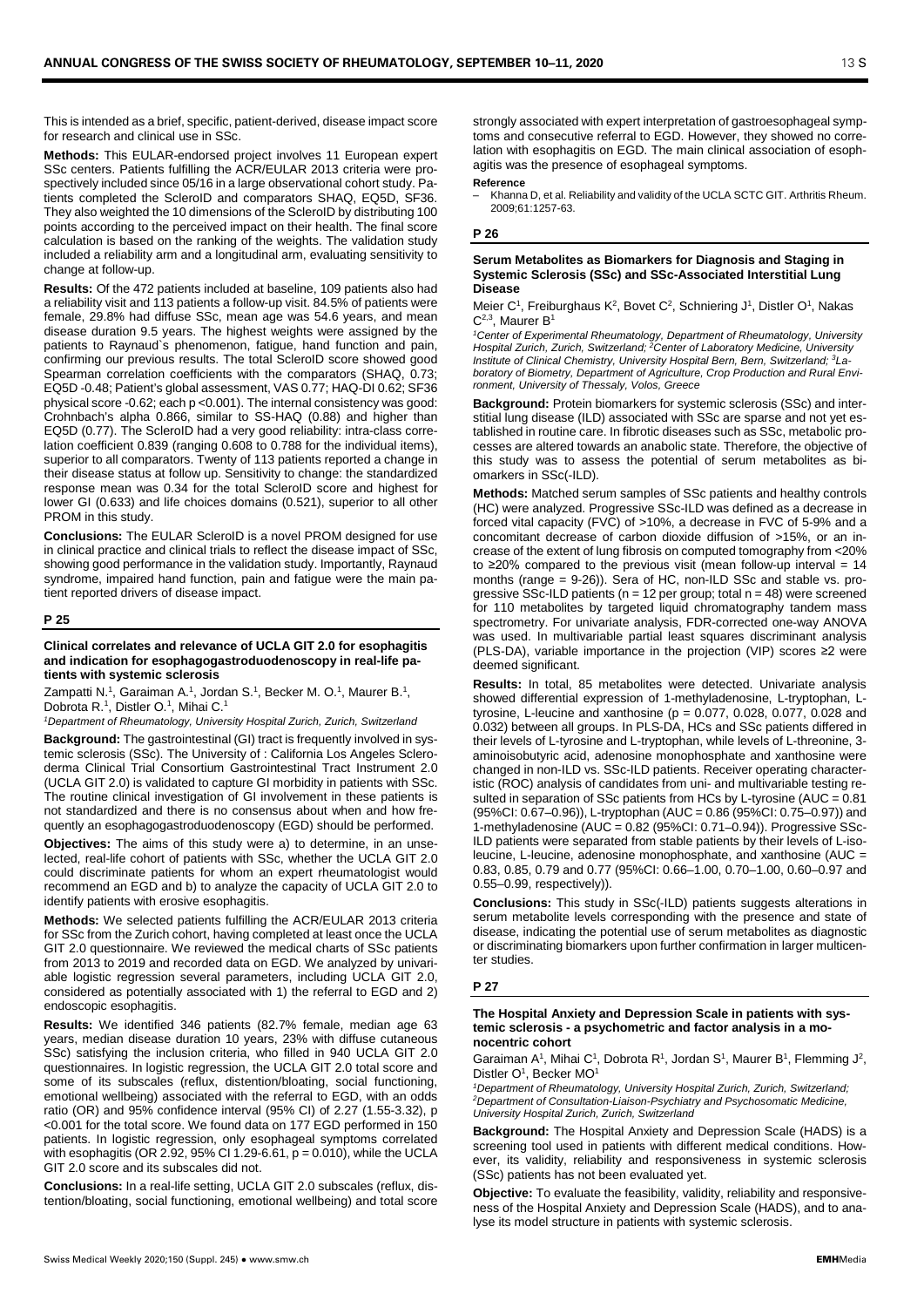**Methods:** In this study, 307 systemic sclerosis patients were included. Of these, 90 participated in the responsiveness analysis. An exploratory and confirmatory factor analysis was performed to examine the structure of HADS. Psychometric properties were tested in analogy to the Outcome Measures in Rheumatology (OMERACT) filter.

**Results:** The exploratory and confirmatory factor analysis revealed that for our population of SSc patients, the HADS model with two sub-scales, HADS-A and HADS-D, and a general scale HADS-S, measuring anxiety, depression, and distress, respectively, was the most appropriate. The HADS showed adequate feasibility, adequate face and content validity and moderate to very strong construct validity (Spearman's  $r =$ 0.69 to -0.75 with Sense of Coherence-13,  $r = -0.72$  to -0.86 with the Short Form-36 – Mental Health subscale, and  $r = 0.44$  to 0.62 with the Scleroderma Health Assessment Questionnaire). A very good to excellent internal consistency reliability (Cronbach's  $α = 0.85$  to 0.91, split-half reliability  $\lambda$ 4 = 0.87 to 0.92) was detected. There was no ceiling or floor effect observed and missing answers represented only 0.93% to 2.22% of all answers. In the responsiveness analysis, the HADS showed large to very large effect size for worsening of interstitial lung disease, pulmonary hypertension, modified Rodnan skin score and European Scleroderma Group Activity Index 2001. The rates of anxiety, depression, mixed anxiety-depressive disorder (MADD) and distress identified in our cohort by HADS were 32.7%, 26.1%, 18.6%, and 49.7%, respectively. Women and patients with limited cutaneous SSc subset were more affected than men and patients with diffuse cutaneous SSc, respectively.

**Conclusion:** The psychometric properties of the HADS make it useful for screening in SSc, where anxiety, depression, MADD, and distress represent a significant burden to patients.

### **P 28**

### **Awareness of osteoporosis and presence of associated risk factors among Swiss rheumatology patients**

Marcoli N.<sup>1</sup>, Häuselmann H-J.<sup>2</sup>, Jehle-Kunz S.<sup>3</sup>, Keschawarzi M.<sup>4</sup>, Lamy O.<sup>5</sup>, Luzuy F.<sup>6</sup>, Meier C.<sup>7</sup>, Uebelhart B.<sup>8</sup>, Wiedersheim P.<sup>9</sup>

*1Servizio di Rheumatologia, Ospedale Regionale di Lugano, Viganello; 2Zentrum für Rheuma- und Knochenerkrankungen, Zurich; 3OsteoporoseZentrum Klinik St. Anna, Luzern; 4Mylan Pharma GmbH / MEDA Pharma GmbH part of the Mylan group, Zurich; <sup>5</sup> Service de médecine interne, Lausanne University Hospital; <sup>6</sup> Gynecology and Obstetrics, Clinique Grangettes-Hirslanden, Geneva; <sup>7</sup> Endokrinologie, Diabetologie und Metabolismus, Universitätsspital Basel; 8Service de Maladies Osseuses, Hôpitaux Universitaire (HUG) et Faculté de Medicine, Geneva; 9FMH Rheumatologie, St. Gallen*

**Introduction:** Bone fractures associated with osteoporosis not only impact patients' quality of life, but also the limited financial resources of the health care system. Due to their expertise in musculoskeletal disorders and patients with predisposing medical conditions, rheumatologists are well positioned to promote diagnosis and treatment of osteoporosis. Adequate awareness of osteoporosis among rheumatology patients is therefore relevant for the prevention and effective management of this disease.

**Material and Methods:** Our nationwide Bone Health Awareness survey was conducted with specifically designed physician and patient questionnaires covering the prevention, diagnosis and treatment of osteoporosis. Questionnaires were distributed to various specialists across Switzerland, in the language of each region. Completed questionnaires were collected within a single week and analyzed by an independent biometric institute.

**Results:** Rheumatologists were with 17% the second biggest surveyed physician population after GPs, followed by gynecologists and endocrinologists ( $n = 262$ ). Compared to total survey population ( $n = 9065$ ), more rheumatology patients were on osteoporosis treatment (7.3% vs. 14.5%) or qualified as potentially at risk. Rheumatologists rated the importance of osteoporosis for their daily practice highest of all surveyed physicians. However, only 41.6% of rheumatology patients were aware of the chronic nature of osteoporosis, slightly above-average in our sample. Presence of lifestyle-related risk factors was similar as in the total survey population. With twice as many rheumatology patients being diagnosed with inflammatory rheumatic disease, a greater proportion was treated with glucocorticoids, thus increasing their risk of developing osteoporosis. While their family history of hip fractures was only slightly higher, rheumatology patients more often reported feeling insecure while walking or afraid of falling, and concerned about bone fragility. 28% of rheumatology patients reported taking calcium and vitamin D vs. 19.7% of the total survey population.

**Conclusions:** Rheumatologists reach the highest numbers of patients at-risk or suffering from osteoporosis and are hence in the forefront of its

prevention and treatment. Although rheumatology patients are more aware of their bone health, a substantial proportion is still unaware of the chronic nature of osteoporosis. Improving this awareness could therefore be valuable for its successful management.

### **P 29**

### **Risk Factors for Fractures and Bone Loss after Denosumab Discontinuation: A Real-World Observational Study.**

Everts-Graber J<sup>1</sup>, Reichenbach S<sup>2,3</sup>, Gahl B<sup>4</sup>, Ziswiler H.R.<sup>1</sup>, Studer U<sup>1</sup>, Lehmann T<sup>1</sup>

*1 OsteoRheuma Bern, Bahnhofplatz 1, Bern, Switzerland; <sup>2</sup> Department of Rheumatology, Immunology and Allergology, University Hospital, Bern, Switzerland; 3Institute for Social and Preventive Medicine, Bern, Switzerland; <sup>4</sup> Clinical Trial Unit (CTU) Bern, University of Bern, Bern, Switzerland*

**Background:** Denosumab discontinuation without subsequent treatment with Bisphosphonates (BP) is associated with bone loss and multiple vertebral fractures.

**Objective:** Identifying risk factors for bone loss and vertebral fractures after denosumab discontinuation.

**Methods:** A total of 227 patients with osteoporosis who discontinued treatment with denosumab and received subsequent treatment with zoledronate, other BPs or Selective Estrogen Receptor Modulator (SERM) or no off-treatment were analysed regarding fracture rate, longitudinal Bone Mineral Density (BMD) changes and Bone Turnover Markers (BTM). Linear regression analyses evaluated loss of BMD and age, BMI (kg/m2), treatment duration, pre-treatment, prior fracture state, baseline T-scores, use of glucocorticoids or aromatase inhibitors and BMD gains under denosumab therapy.

**Results:** 173 patients received zoledronate after denosumab discontinuation, 30 had no subsequent treatment and 24 received other therapies (other BPs or a SERM). After denosumab discontinuation, zoledronate was associated with fewer vertebral fractures (hazard ratio 0.15,  $p =$ 0.014) and all off-treatment therapies retained BMD at all sites. Higher BMD loss was associated with younger age, lower BMI, longer denosumab treatment, lack of prior antiresorptive treatment and BMD gain under denosumab treatment. BTM levels correlated with treatment duration and bone loss at the total hip, but not the lumbar spine.

**Conclusions:** Zoledronate is associated with fewer vertebral fractures after denosumab discontinuation. Further, BMD loss depends on denosumab treatment duration, age, prior BP therapy and BMD gain under denosumab therapy, whereas BTM levels are associated with bone loss at the total hip and denosumab treatment duration.

### **P 30**

### **"Inflammaging" and bone in the OsteoLaus cohort**

Fischer Jessica<sup>1</sup>, Hans Didier<sup>2</sup>, Lamy Olivier<sup>2,3</sup>, Marques-Vidal Pedro<sup>3</sup>, Vollenweider Peter<sup>3</sup>, Aubry-Rozier Bérengère<sup>4,2</sup>

*1Faculty of Biology and Medicine, Lausanne University, Switzerland.; 2Center for Bone Diseases, Lausanne University Hospital and University of Lausanne, Switzerland.; 3Department of Internal Medicine, Lausanne University Hospital and University of Lausanne, Switzerland.; 4Division of Rheumatology, Lausanne University Hospital and University of Lausanne, Switzerland.*

**Background:** "Inflammaging" is a coined term that combines the processes of inflammation (within the normal range) and aging, since chronic, low-grade, systemic inflammation emerges with increasing age. Unlike high-level inflammation, with which deleterious effects on bone no longer need to be demonstrated, it is unclear whether inflammaging exerts deleterious effects on bone too.

**Method:** We assessed associations between inflammaging — measured via cytokine levels (high-sensitivity Creactive protein (hs-CRP); interleukin-1β (IL-1β); interleukin-6 (IL-6) and tumor necrosis factor-α  $(TNF-\alpha)$  — and bone parameters (prevalent and incident fractures, bone mineral density (BMD) and trabecular bone score (TBS)) in 1390 postmenopausal women from the OsteoLaus study.

**Results:** Mean  $(\pm SD)$  age was  $64.5 \pm 7.6$  and mean bone mass index (BMI)  $25.9 \pm 4.5$  kg/m<sup>2</sup>. Median hs-CRP, IL-1β, IL-6 and TNF- $α$  were 1.4 pg/ml, 0.57 pg/ml, 2.36 pg/ml and 4.82 pg/ml, respectively. In total, 10.50% of the participants had a prevalent, low-impact fracture; and, after 5-years of follow up, 5.91% had an incident, low-impact fracture. Mean T-score BMD was −1.09±1.53 for the spine, −1.08±1.02 for the femoral neck, and− 0.72 ± 0.96 for the total hip. Mean spine TBS was 1.320 ± 0.10. We found a positive association between hs-CRP and BMD at all sites, and between hs-CRP and the TBS, but none of these asso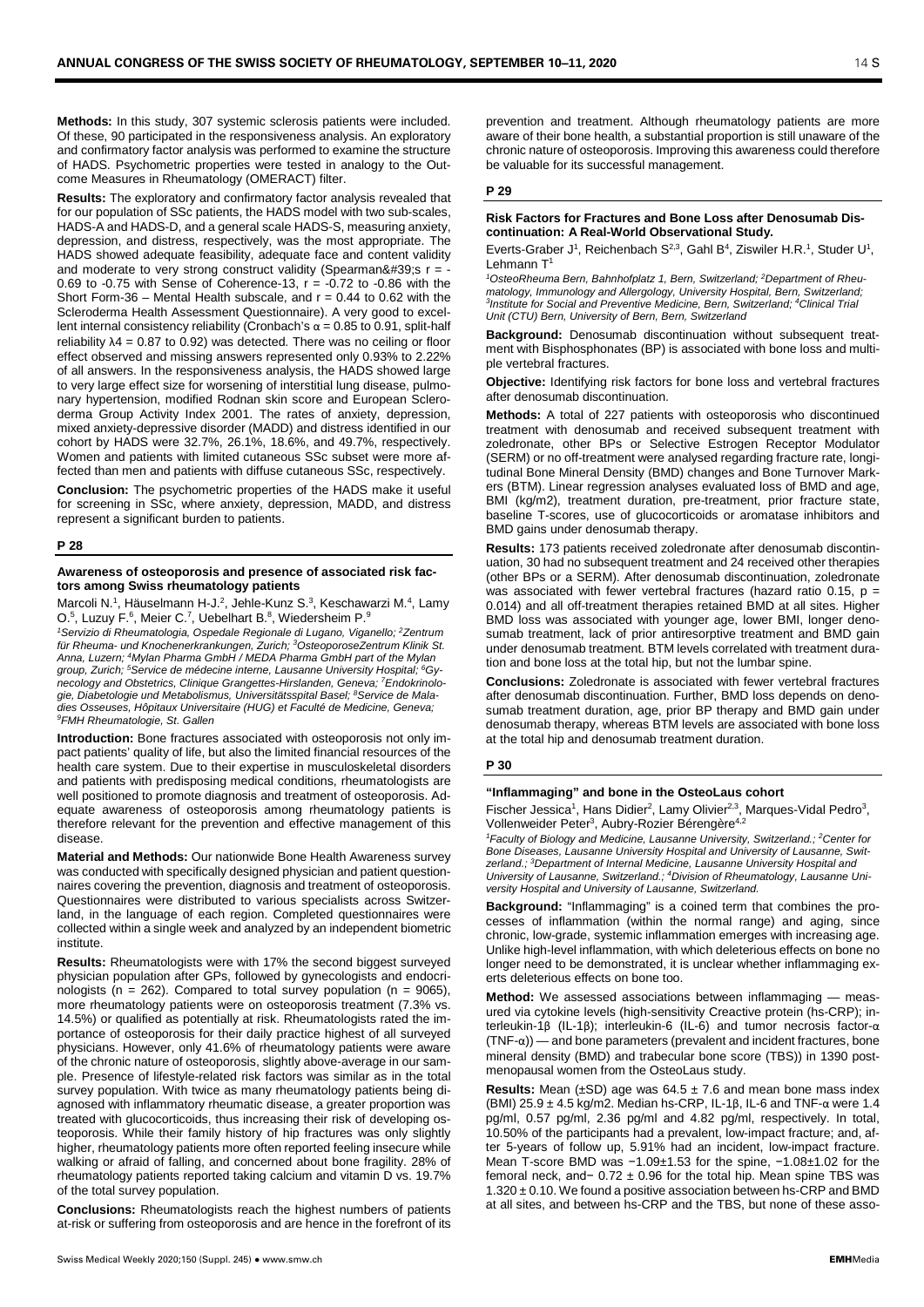ciations were significant after adjustment. We found no association between prevalent or incident fractures and hs-CRP. No association was found between IL-1β, IL6 and TNF-α and BMD, TBS or fractures.

**Conclusion:** Our results suggest that bone imaging and structure parameters are not associated with the low-grade cytokine levels (within the normal range) observed with inflammaging.

### **P 31**

### **Bone Health in Patients with Rheumatoid Arthritis in a Swiss Cohort**

Debrach A-C<sup>1</sup>, Aubry-Rozier B<sup>1</sup>, Aeberli D<sup>2</sup>, Finckh A<sup>3</sup>, Dan D<sup>1</sup>

*11. Department of Rheumatology, Centre for Bone Diseases, CHUV Lausanne, Switzerland; 22. Department of Rheumatology, Inselspital Bern, Switzerland; 33. Departement of Rheumatology, Geneva University Hospitals (HUG), Switzerland*

**Introduction:** The effect of rheumatoid arthritis (RA) on bone mineral density is well known; however, data from Switzerland has not been yet studied, and the link between RA treatments and their impact on BMD is not clear. We analysed data from the Swiss Clinical Quality Management (SCQM) cohort, which is a database of a large national cohort of patients with inflammatory arthritis.

**Patients and methods:** We analysed all RA patients included in the cohort between September 1997 and April 2019. We included patients who had a dual- X-ray absorptiometry (DEXA) scan during the 12 months preceding a SCQM consultation. Clinical characteristics such as age, gender, body mass index (BMI), disease duration, smoking and alcohol use, inflammatory markers with erythrocyte sedimentation rate (ESR) and C-reactive protein (CRP), disease activity score (DAS-28), functional status assessed with the health assessment questionnaire (HAQ), rheumatoid factor, anti-cyclic citrullinated peptide (anti-CCP) and medication use were analysed. These were compared between osteoporotic and non-osteoporotic patients, osteoporosis being defined as a BMD value < = -2.5 DS or the presence of an atraumatic fracture regardless of the **BMD** 

**Results:** Out of the 2675 patients with RA, 2256 had a DEXA scan in the previous 12 months, of whom 614 patients (27.2%) had osteoporosis. The mean age was 60.5 years at the time of the BMD measurement, and 80.4% of patients were female. Patients with OP were significantly older, had a lower BMI, a longer disease duration, a higher CRP and a positive rheumatoid factor, and they were more likely to be smokers, to have had previous corticosteroid treatment with prednisone and to have had a longer exposure to anti-TNF agents. After adjustment for age, BMI, disease duration and CRP, the association between anti-TNF treatment and OP was not significant ( $p = 0.804$ ).

**Conclusion:** Prevalence of OP in our patients with RA included in the SCQM cohort was high (27.2%). Characteristics of our Swiss patients with OP were similar to those of international cohorts1,2. The main strength of the study was the size of the cohort and its main limitation the extent of missing data. A longitudinal study is currently ongoing on the relationship between RA and the evolution of bone health.

### **P 32**

### **Losing Face**

Bishara Marie<sup>1,2,3,4</sup>, Aubry-Rozier Berengère<sup>1,2,3,4</sup>, Hugle Thomas<sup>1,2,3,4</sup> *1Department of rheumatology; 2CHUV : Centre Hospitalier Universitaire Vaudois; 3Lausanne; 4Switzerland*

**Case report:** We report an 80-year-old man who presents since 2 years a non-painful deformation of his skull.

He is an Italian man, retired mechanic, with a medical history of NID Diabetes, hypertension, dyslipidaemia ans basocellular carcinoma. He takes currently aspirin, antihypertensive and hypolipemiant drugs. CTscan revealed polyostotic lesions of the skull with an extension to the maxillofacial area corresponding to a grotesque osteolysis.His blood values showed normal PO4-Ca metabolism, normal WBC/RBC count. Liver and renal function were preserved. Biopsy was performed showing ectasic vascular structures, with no tumoral cells. Diagnosis of Gorham stout disease was made based on exclusion of other lytic bone diseases. Concomitantly, the patient mentioned that since 2 weeks he had problems to adjust his dental plate. He showed a mass growing in the palate – evolving very fast and biopsies confirmed a spindle cell osteosarcoma of left maxillary sinus and hard palate. Because the tumor was growing so fast, surgical hemimaxillectomy was performed followed by adjuvant radiotherapy. The clinical course was complicated by a hemorragy two

month later followed by a new hemimaxillectomy in emergency. The patient is still recovering. We concluded a Gorham stout disease as paraneoplastic syndrome in osteosarcoma. This has never been described before at our knowledge.

**Background:** The "Vanishing Bone Disease" is rare and the aetiology not well understood. A few studies suggest a combination of factors including the proliferation of abnormal lymphatic vessels coupled with osteolysis. The patients are usually young – children most of the time. The prognosis varies a lot; depending on the site involved. Diagnosis is challenging because there is no specific investigations, it is based on radiological and histopathological features after the exclusion of other bone diseases.

**Objective:** To report the first case of paraneoplasic Vanishing bone Disease: Conclusion: This case is important to report because there are very few cases of Gorham Stout disease in the Literature and it shows a very unusual phenotype of Gorham Stout Disease. The association with osteosarcoma was never described before and this might open a window in the understanding of the pathophysiology.

### **P 33**

### **Relapsing polychondritis and ulcerative colitis**

Zambaz C<sup>1</sup>, Arlettaz L<sup>2</sup>, Mottet C<sup>3</sup>, Buchard P-A<sup>1</sup>

*1Consultation and Evaluation Center, CRR, Sion, Switzerland; 2Department of Immunology and Allergology, ICH, Sion, Switzerland; <sup>3</sup> Department of Gastroenterology, HSV, Sion, Switzerland*

**Introduction:** Relapsing polychondritis is a rare immune-mediated condition characterised by episodes of inflammation of cartilage, particularly of the ears, nose and laryngotracheobronchial tree. In approximately one third of patients, it is associated with another systemic disease. We present here a rare case of relapsing polychondritis associated with ulcerative colitis.

**Case report:** A man born in 1972 was diagnosed with ulcerative colitis at the age of 45. He was first treated with Prednisone, Budenofalk and Mesalazine. After a myocarditis imputed to Mesalazine, the treatment was changed for Entyvio then Infliximab. Eighteen months later, he developed an asymmetric polyarthritis treated with Prednisone 60mg in degressive pattern with favorable course. Under Prednisone 25mg, he presented a chondritis of the right then left auricles which responded well to prednisone increase (50mg per day). The right chondritis relapsed with prednisone withdrawal (30mg per day). Prednisone dose was then reincreased and tapered slower. To date, evolution is good without additional treatment.

**Discussion:** Relapsing polychondritis (RP) is a clinical diagnosis. Even though the elastic cartilage of the ears is most often concerned, all types of cartilages can be affected. Other organs may be involved including eyes, skin, vascular system and kidneys. Pathogenesis of RP is unknown. The hypothesis is an autoimmune reaction against antigen primarily found in cartilages, in patients genetically predisposed. An inciting event (tissue injury, infection) may expose tissue antigens and generate an excessive inflammatory response. In our case, an arthroscopy of the knee could have been an inciting event. About half of patients develop antibodies to collagen type II, IX, XI or to Matrilin-1, all components of cartilage. The frequency of HLA-DR4 is increased in patients with relapsing polychondritis.

**Conclusion:** The frequent association of RP with other autoimmune diseases – in our case with ulcerative colitis – suggests an autoimmune mechanism. However, the pathogenesis remain unclear, partly due to scarcity of the disease.

### **References**

- Saadoun D, Comarmond C, Stübiger N; Relapsing polychondritis. EULAR online course on Rheumatic Diseases, 2017.
- ‒ Clement J Michet; Etiology and pathogenesis of relapsing polychondritis. Up-ToDate online, last updated 2018.
- Arlettaz L, Ribi C; La polychondrite chronique atrophiante. Rev Med Suisse 2010; volume 6. 830-834.

### **P 34**

### **Extrapyramidal symptoms (ES) with leflunomide therapy: a case study**

Huber  $F^1$ , Miller A<sup>1</sup>, Tschopp M<sup>2</sup>, Scherer E<sup>3</sup>

*1 Medizinische Poliklinik, Departement Medizin, Kantonsspital Winterthur; 2Rheumatologie, Departement Medizin, Kantonsspital Winterthur; 3Neurologie, Departement Medizin, Kantonsspital Winterthur*

A 50-year-old farmer presented with pain and muscle weakness, especially of thigh, shoulder and arm muscles. Under the suspected diagnosis